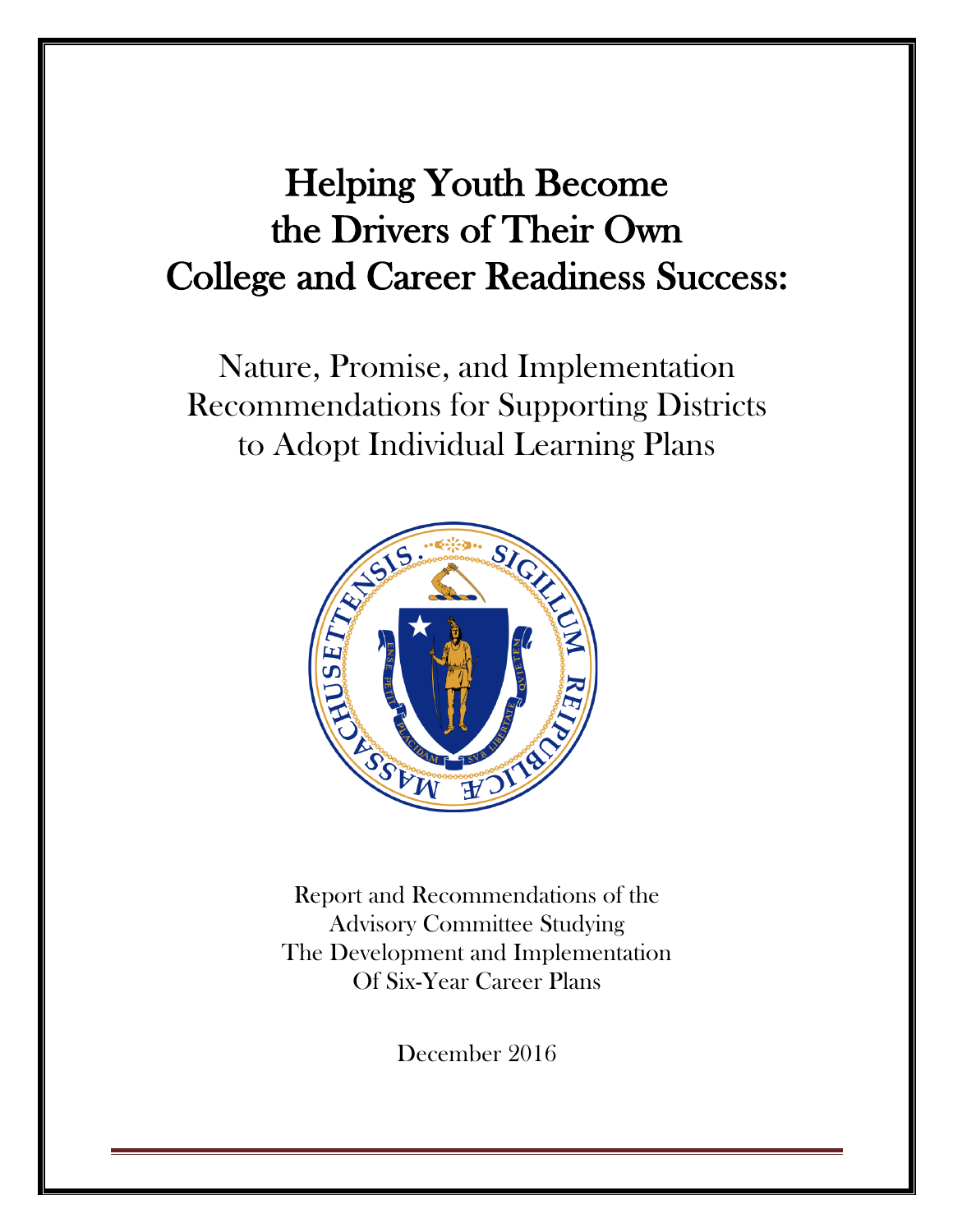# TABLE OF CONTENTS

| LETTER FROM SECRETARY OF EDUCATION                                      | 3              |
|-------------------------------------------------------------------------|----------------|
| <b>ADVISORY COMMITTEE</b>                                               | $\overline{4}$ |
| <b>EXECUTIVE SUMMARY</b>                                                | $\overline{5}$ |
| <b>BACKGROUND</b>                                                       | 9              |
| THE VALUE OF INDIVIDUAL LEARNING PLANS                                  | 14             |
| NATIONAL EXAMPLES OF INDIVIDUAL LEARNING<br>PLAN IMPLEMENTATION         |                |
| <b>CURRENT POLICIES AND ADOPTION OF ILPS IN</b><br><b>MASSACHUSETTS</b> | 17<br>15       |
| <b>RECOMMENDATIONS</b>                                                  | 21             |
| <b>CONCLUSION</b>                                                       | 24             |
| <b>ACKNOWLEDGEMENTS</b>                                                 | 25             |
| <b>REFERENCES</b>                                                       | 26             |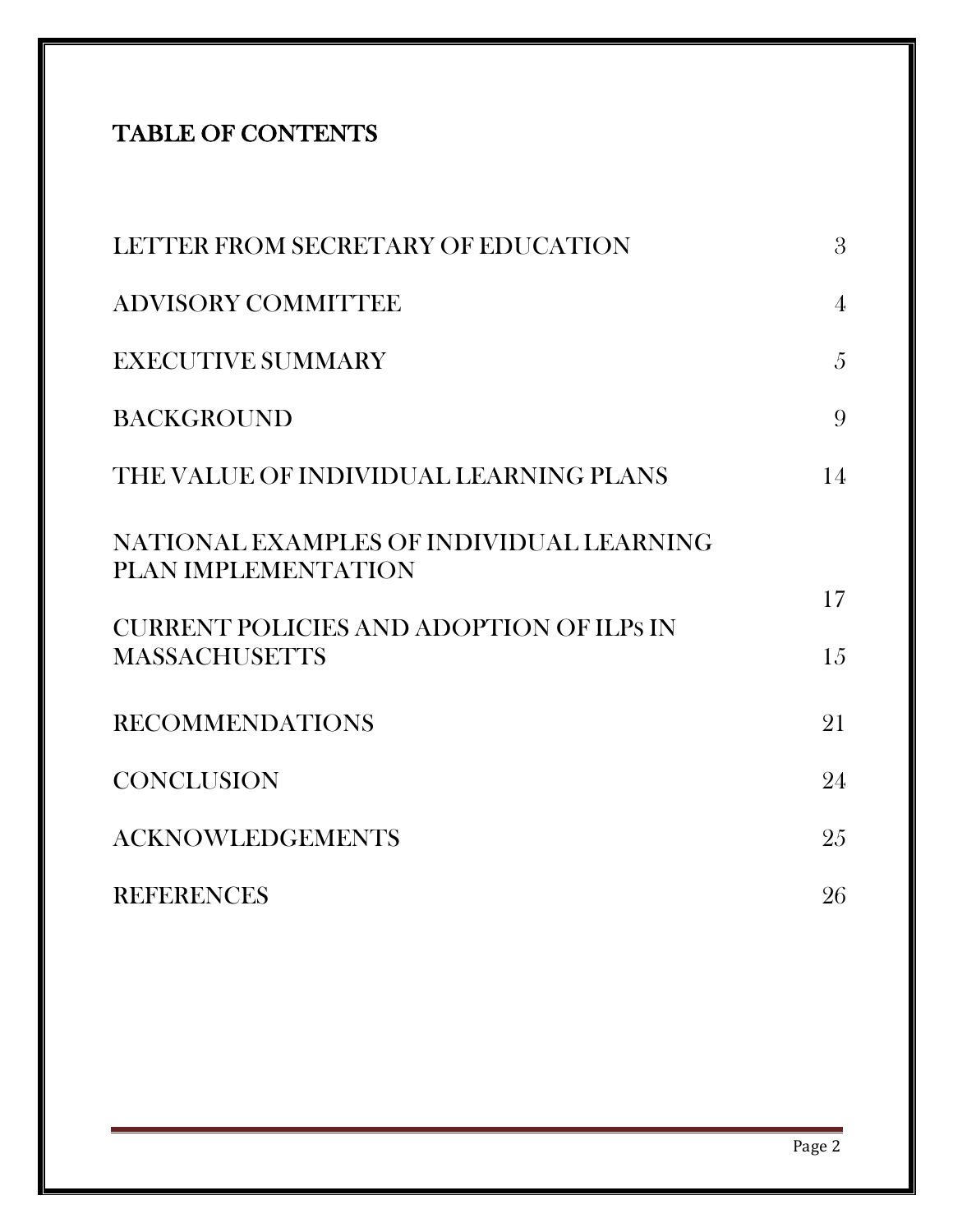# LETTER FROM SECRETARY OF THE EXECUTIVE OFFICE OF EDUCATION

Members of the General Court:

I am pleased to present Helping Youth Become the Drivers of Their Own College and Career Readiness Success: Nature, Promise, and Implementation Recommendations for Supporting Districts to Adopt Individual Learning Plans.

The report, pursuant to Chapter 449 of the Acts of 2014, emanates from the extensive work of a state-wide Advisory Committee of experts convened in December 2015 to study the efficacy of sixyear career plans for all students across the Commonwealth.

I want to thank the Advisory Committee for their thorough investigation and, moreover, their diligence in providing a set of recommendations that advances the Executive Office of Education's goal of post-secondary success for every child in the Commonwealth.

If you have questions about this report, please contact Blair Brown, Legislative Director, Executive Office of Education, at (617) 979-8351 or via email at Blair.Brown@massmail.state.ma.us.

Sincerely,

James Peyser **Secretary** Executive Office of Education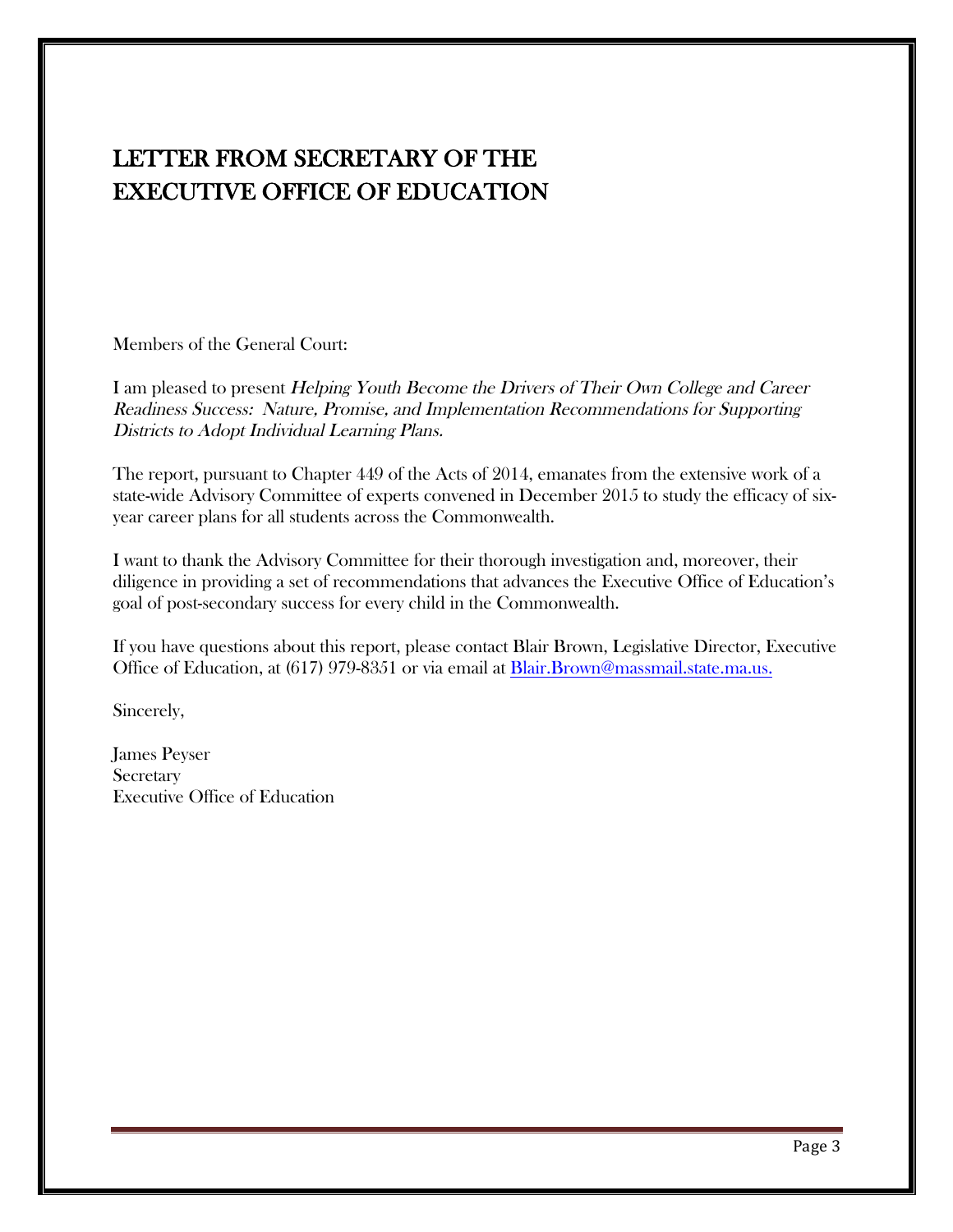# ADVISORY COMMITTEE

#### Thomas M. Graf, Chair

(Secretary of Education's Designee) Executive Director, Massachusetts Educational Financing Authority

#### Anne Berrigan

(Representing Secretary of Labor and Workforce Development) Senior Program Manager, Youth Employment Initiatives

#### Jennifer Caccavale

(Representing New England Regional Office of the College Board) Director of K-12 Services, The College Board

### Katie Gray

(Representing Massachusetts School Counselors Association, Inc.) Past President, MSCA

#### Lytania Mackey

(Representing Massachusetts Secondary School Administrators' Association) Assistant Principal, Swampscott High School

### Jennifer J. McGuire

(Representing Massachusetts Association of Vocational Administrators, Inc.) Teacher Leader for Guidance School Counselor, Upper Cape Cod Regional Technical School

#### Erin M. Nosek, Ed.D

(Representing Massachusetts Association of School Superintendents, Inc.) Superintendent, Tantasqua Regional & Union 61 School Districts

#### Erin Regan

(Representing New England Association for College Admission Counseling, Inc.) School Counselor, Sharon High School

### Paul Toner

(Representing Commissioner of Higher Education) Member, Board of Higher Education

### Paulette Van der Kloot

(Representing Massachusetts Association of School Committees, Inc.) Medford School Committee, M.A.S.C. Division IX, Chair

#### Keith Westrich

(Representing Commissioner of Elementary and Secondary Education) College & Career Readiness, Massachusetts Department of Elementary & Secondary Education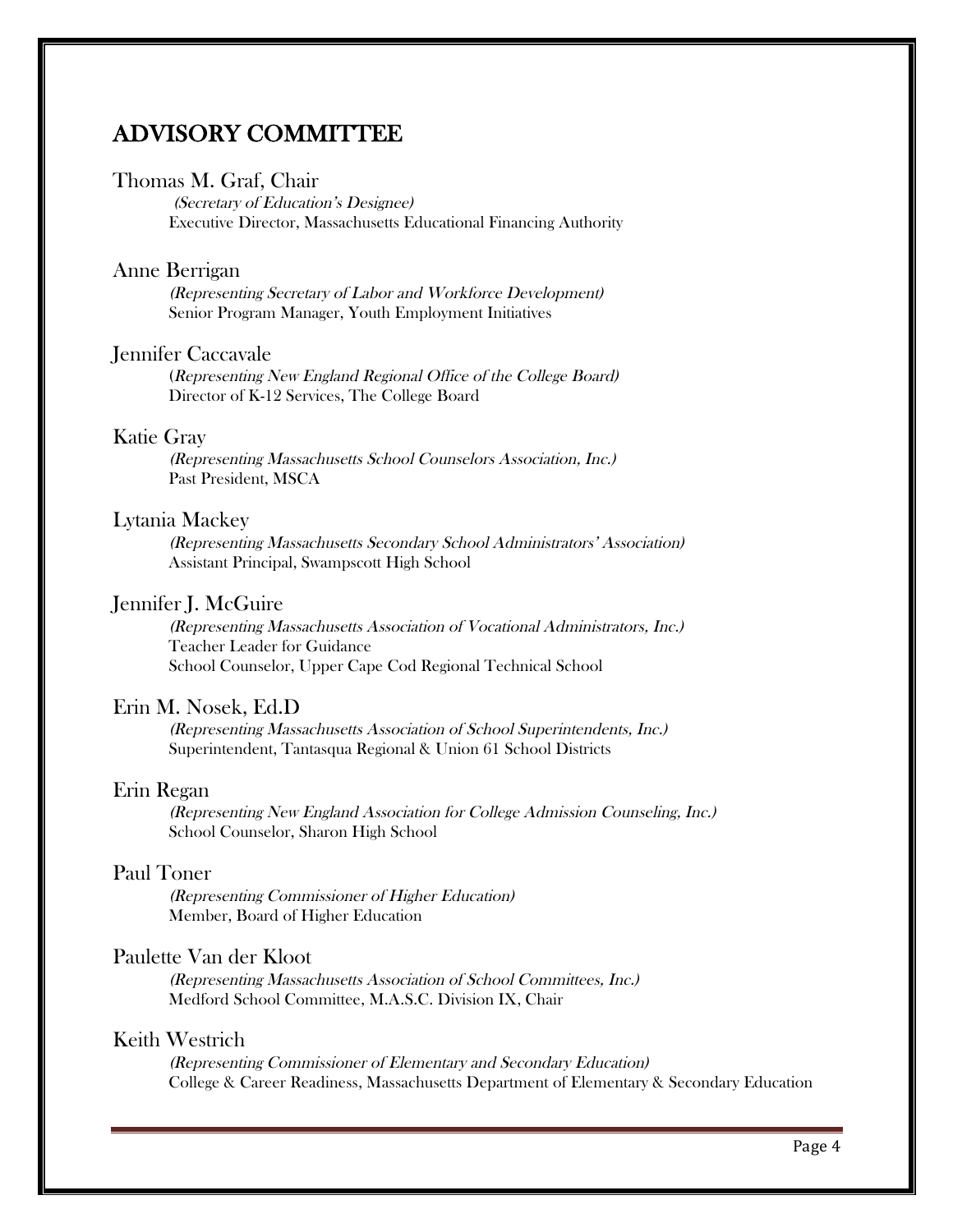# EXECUTIVE SUMMARY

Pursuant to Chapter 449 of the Acts of 2014, an Advisory Committee was convened in December 2015 by the Executive Office of Education. The Advisory Committee was tasked with "investigating and studying a development and implementation process for a 6-year career plan to be coordinated by licensed school counselors for all students in grades 6 to12…and, accordingly, make recommendations." Section 3 of the Chapter named the 11 Advisory Committee members, as represented on the previous page.

This report describes the findings of the Advisory Committee regarding the nature and promise of engaging in 6-year career plans and identifies a set of recommendations to further the Commonwealth's capacity to support school districts and schools in the development and implementation of 6-year career plans.

### BACKGROUND AND CONTEXT: IMPLEMENTING THE INTEGRATION OF COLLEGE AND CAREER READINESS (ICCR) TASK FORCE RECOMMENDATIONS

In November 2011, the Board of Elementary and Secondary Education asked then-Board member Gerald Chertavian to chair a task force to develop recommendations on integrating college and career readiness to help all students become better prepared for post-secondary education and economically viable career pathways. The resulting Integration of College and Career Readiness (ICCR) Task Force Report<sup>i</sup> was accepted by the Board on June 26, 2012, and the Department was charged with developing a plan for moving the report recommendations forward.

One of the recommendations in the ICCR Task Force Report was to "Improve the Utilization of School Counselors in Deployment of Career Readiness" through the implementation of Individual Learning Plans (ILPs) for grades 6-12 (nationally, 6-year career plans are referred to as ILPs). In addition, the report recommended that this task force be convened - Chapter 449 of the Acts of 2014 - in order to evaluate the nature and promise of implementing ILPs in Massachusetts. Though Massachusetts is recognized as one of 42 states invested in using ILPs, ILPs are not widely adopted throughout Massachusetts.

# THE VALUE OF INDIVIDUAL LEARNING PLANS

Nationally, ILPs are being used as a key strategy for increasing engagement in career pathways, selecting rigorous high school courses, and engaging in post-secondary planning. Consistent with the goals described in a report by the Council of Chief State School Officers (CCSSO), ILPs provide a promising strategy for increasing the number of students who possess the college and career readiness skills needed to enter and successfully complete a two or four-year post-secondary credential, program, or degree.

As an instrument, ILPs store the results of student's career interests, course-taking and post-secondary plans, and achievements in an ePortolio that is found in online career information systems.

As a process, ILPs enable students to define their career and life goals based on their unique pattern of interests, skills, and values. Once defined, ILPs facilitate students' ability to align their high school courses and identify post-secondary pathways that enable them to pursue those goals.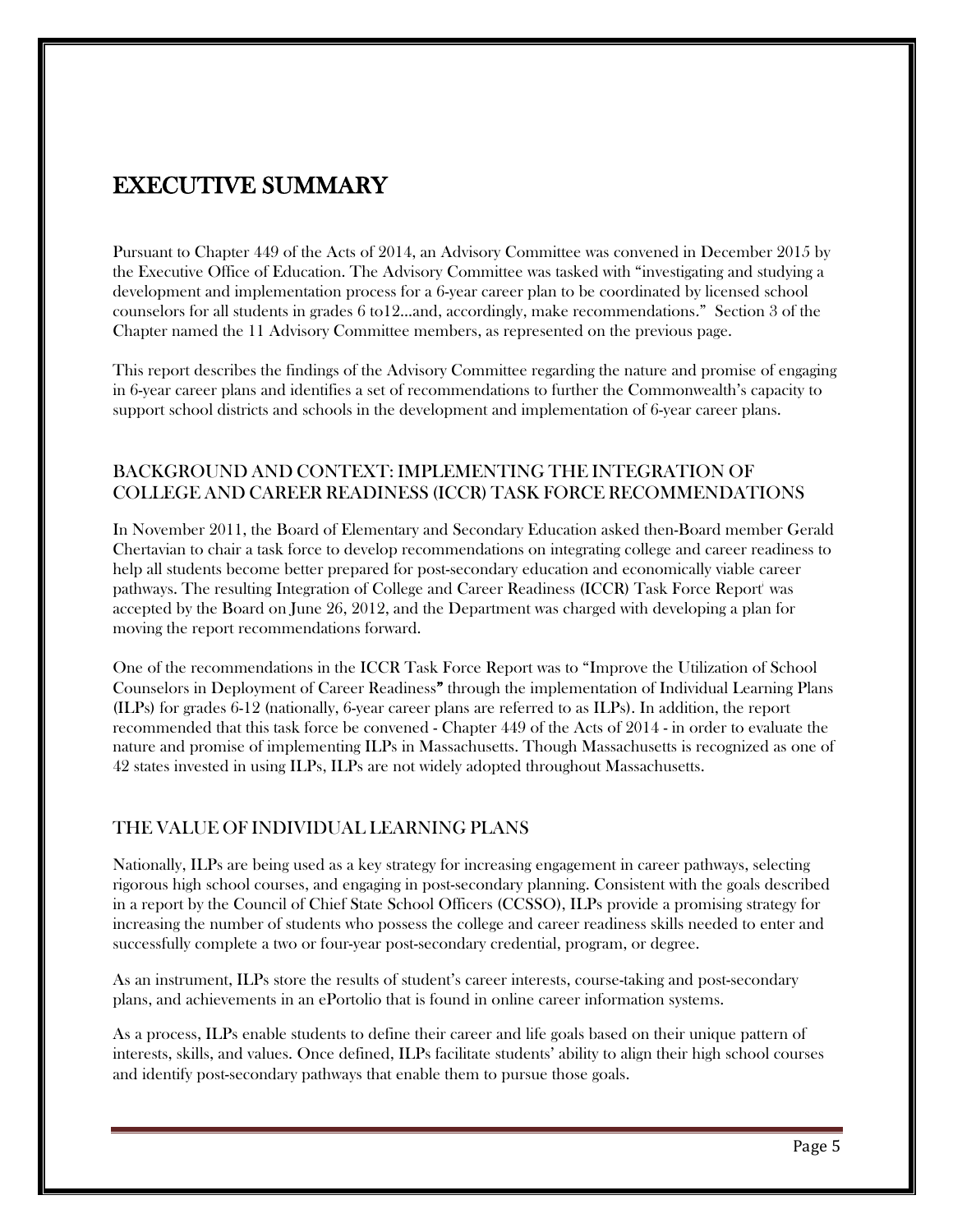Consistent with college and career readiness efforts underway in Massachusetts, quality ILP implementation provides students with access to intensive work-based learning opportunities (e.g., through paid internships, apprenticeships, summer jobs, etc.) and early college access in order to help youth pursue their career goals while gathering the experiences that will help them successfully enter and complete a post-secondary degree. With support from the Department of Elementary & Secondary Education (ESE), ILPs are gaining interest from Massachusetts school leaders and counselors.

ILPs raise the status and strengthen the role of school counselors (i.e., guidance counselors<sup>"</sup>) by enabling them to become leaders in collaboration with special education and career and vocational education administrators to design whole-school implementation strategies and provide the professional development necessary to help educators and mentors inspire their students to pursue post-secondary pathways. As such, ILPs enable schools to demonstrate whether and how they are enabling all students to graduate with the career readiness skills needed to enable them to achieve their career and life goals.

# ADVISORY COMMITTEE RECOMMENDATIONS

The four overarching recommendations from the Advisory Committee established under Chapter 449 of the Acts of 2014 include that the state's educational system, in collaboration with related non-profits, institutes of higher education, and professional associations, should:

1. BUILD CAPACITY FOR IMPLEMENTING SIX-YEAR CAREER PLANS (ILPS) FOR STUDENTS IN GRADES 6-12 ACROSS THE COMMONWEALTH

Private and/or philanthropic resources are needed to enable the Massachusetts School Counselors Association (MASCA), with support from the Massachusetts Department of Elementary and Secondary Education (ESE), to coordinate and lead a broad range of stakeholders to effectively implement ILPs. Specifically, efforts are needed to:

- Create opportunities for cross-sector and cross-departmental collaboration to develop grade level goals and support the continuous improvement of ILP content and activities
- Create opportunities for cross-sector and cross-departmental collaboration to create an ILP implementation framework
- Create opportunities for cross-sector and cross-departmental collaboration to identify key inputs and measurable outcomes that demonstrate students' readiness for college and career
- Identify key data points and a process to measure the impact of ILPs on student outcomes
- Create opportunities for cross-sector and cross-departmental collaboration to develop communication and marketing strategies and materials including a "toolkit" that provides local education agencies (LEAs) and other relevant organizations with the information and processes needed to effectively inform students, parents, teachers, business leaders, and community-based organizations about the value and nature of ILPs and ways they can be engaged in the ILP process
- Prioritize building understanding, outreach and adoption first in the districts that serve a significant number of economically disadvantaged students (i.e., Gateway Cities, Boston)
- 2. ESTABLISH A NO-COST SINGLE COLLEGE AND CAREER PLANNING PORTAL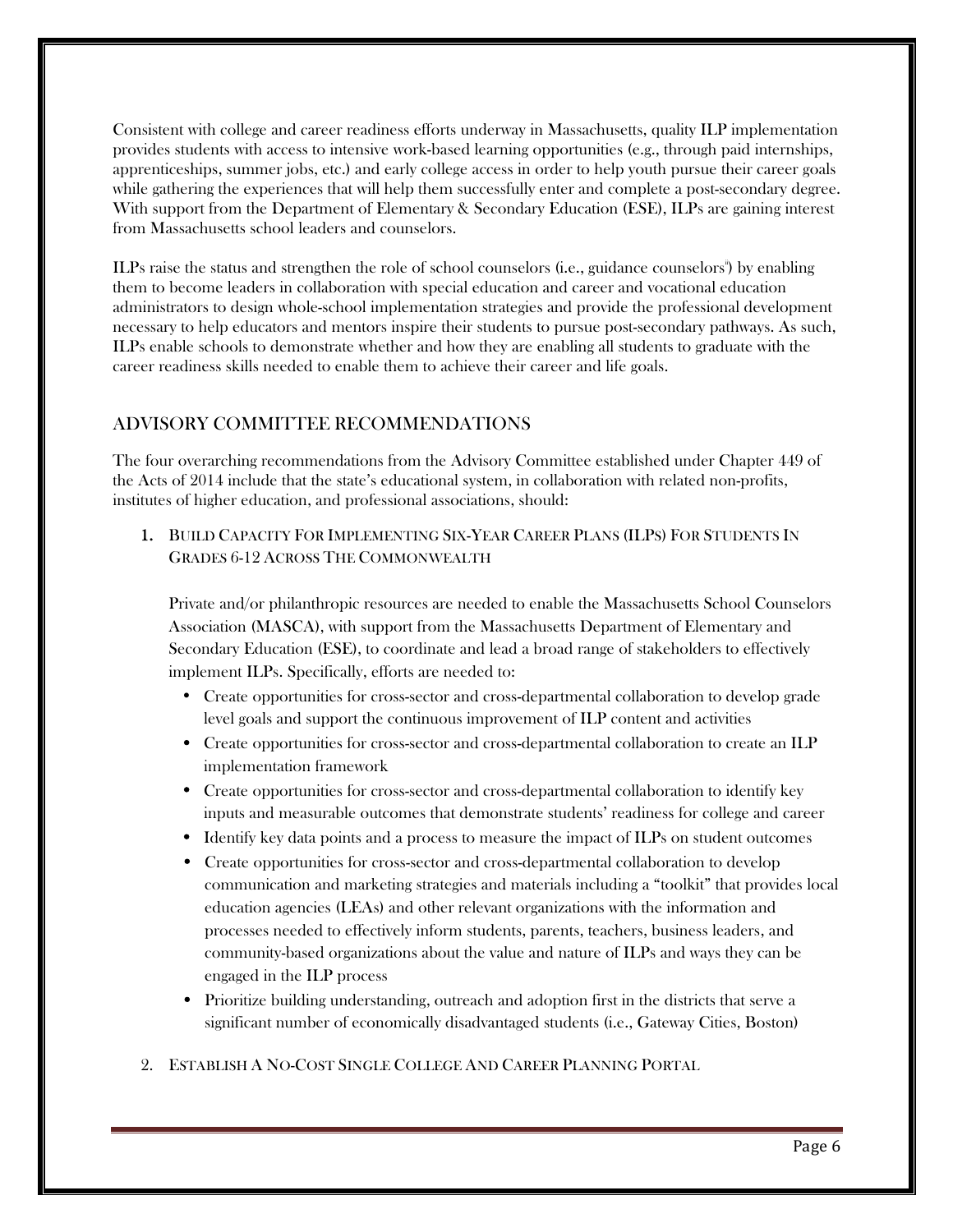The Advisory Committee recommends that the Commonwealth continue to provide free access to an online college and career planning portal and that existing systems are aligned into one integrated web-based portal for the 6-12 grade level population

The state's college and career planning portal should include a comprehensive approach to planning for college and career, including:

- The capacity to capture student attainment of knowledge, skills, and experiences in all three college and career readiness domains - academic, personal/social, and workplace readiness
- The ability to seamlessly transfer information (e.g., student accounts) so that the account and/or data follows the student from school to school and grade to grade
- The enabling of key staff to monitor student accounts so that teachers and mentors are able to determine student engagement in the process and track student progress aligned to career and college goals

### 3. CREATE AND EXPAND PROFESSIONAL DEVELOPMENT OPPORTUNITIES FOR QUALITY ILP IMPLEMENTATION

- At the state level, a cross section of stakeholders including ESE, MASCA, Reach Higher, Massachusetts Business Alliance for Education (MBAE), and other related organizations should develop and expand in-service training for use by districts, schools. and professional associations focused on [but not limited to]:
	- o Why ILPs are recommended
	- o Strategies for leading a school-wide ILP implementation efforts, particularly efforts that include phases of implementation over multiple years
	- o How to foster whole-school ILP implementation by incorporating career development activities into structured settings such as Advisory Periods
	- o Strategies to be a successful advisor/advocate across multiple years
	- o Strategies to engage family members in ILPs
	- o Strategies to incorporate the ILP process into academic course work
	- o Models for implementing ILPs with fidelity in school and community settings
- At the state level, a cross section of stakeholders including DESE, MASCA, Reach Higher, MBAE, and others should work with professional associations to ensure that schools can access ILP materials and in-service training opportunities through cost-effective dissemination strategies such as webinars, teleconferences, and online resource directories
- At the district or school level, properly trained building administrators and school counselors should form and co-lead an advisory committee comprised of representatives from higher education, workforce development, community organizations, and other appropriate stakeholders to guide the local ILP implementation initiative by:
	- o Determining the implementation model best suited to each district or school
	- o Coordinating/leading professional development for identified ILP educators (based on the bullets above) following a "train the trainer" model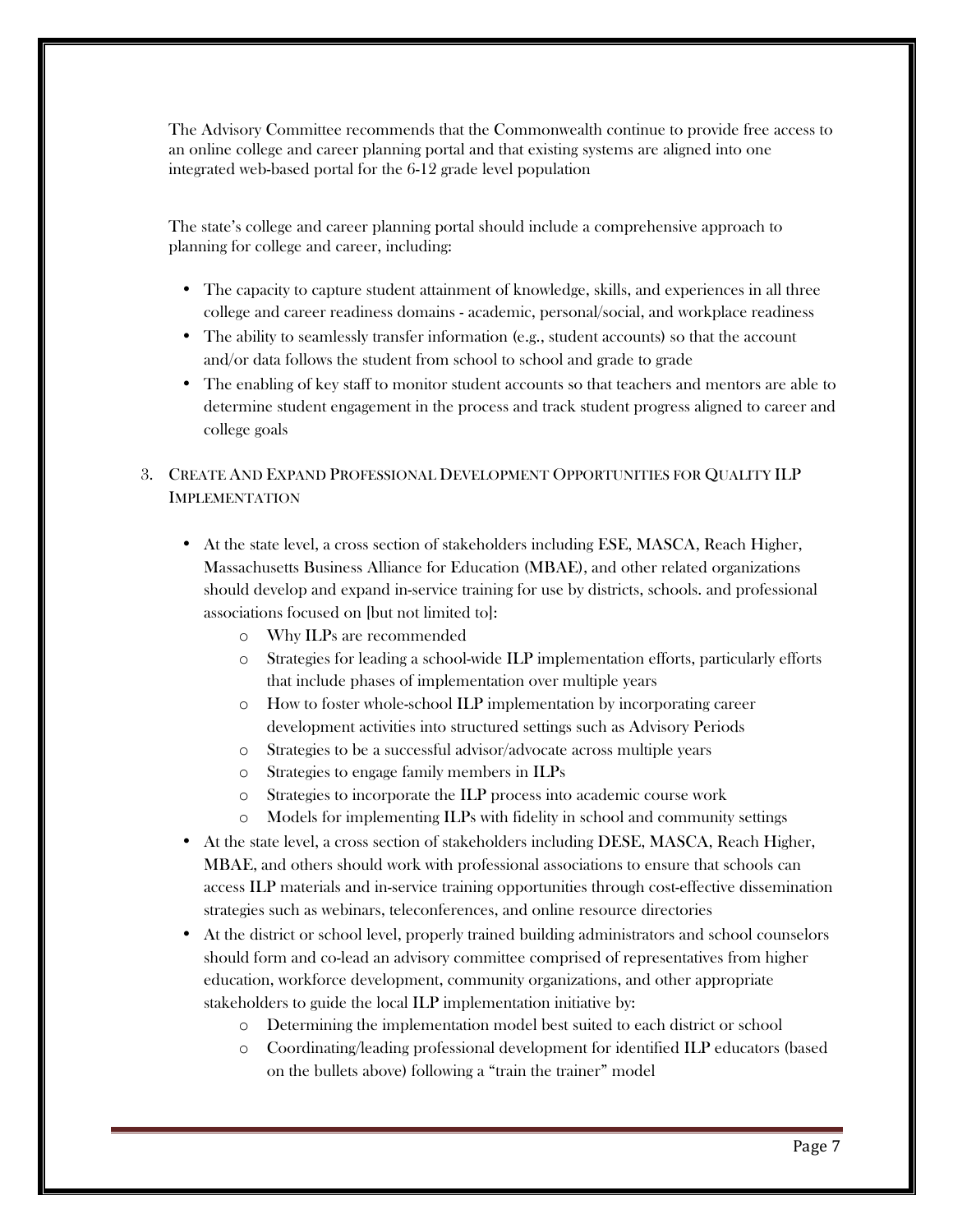- o Identifying and establishing opportunities for significant work-based learning opportunities for students with local employers with support from state funded support systems (e.g., Connecting Activities and Youth Works)
- o Providing ongoing support to ILP educators and a forum for feedback to facilitate continuous improvement
- In order to foster success of future educators and to benefit students, post-secondary institutions should be encouraged to consider establishing specific training requirements for administrators, teachers, and school counselors both before service and during service on how to implement ILPs with quality and fidelity

#### 4. DEVELOP A NEW NAMING CONVENTION TO REPLACE ILP

In order to avoid confusion with existing educational names, such as Individualized Education Programs, the Advisory Committee recommends that the ILPs naming convention is changed (e.g., Student Career and Academic Plans)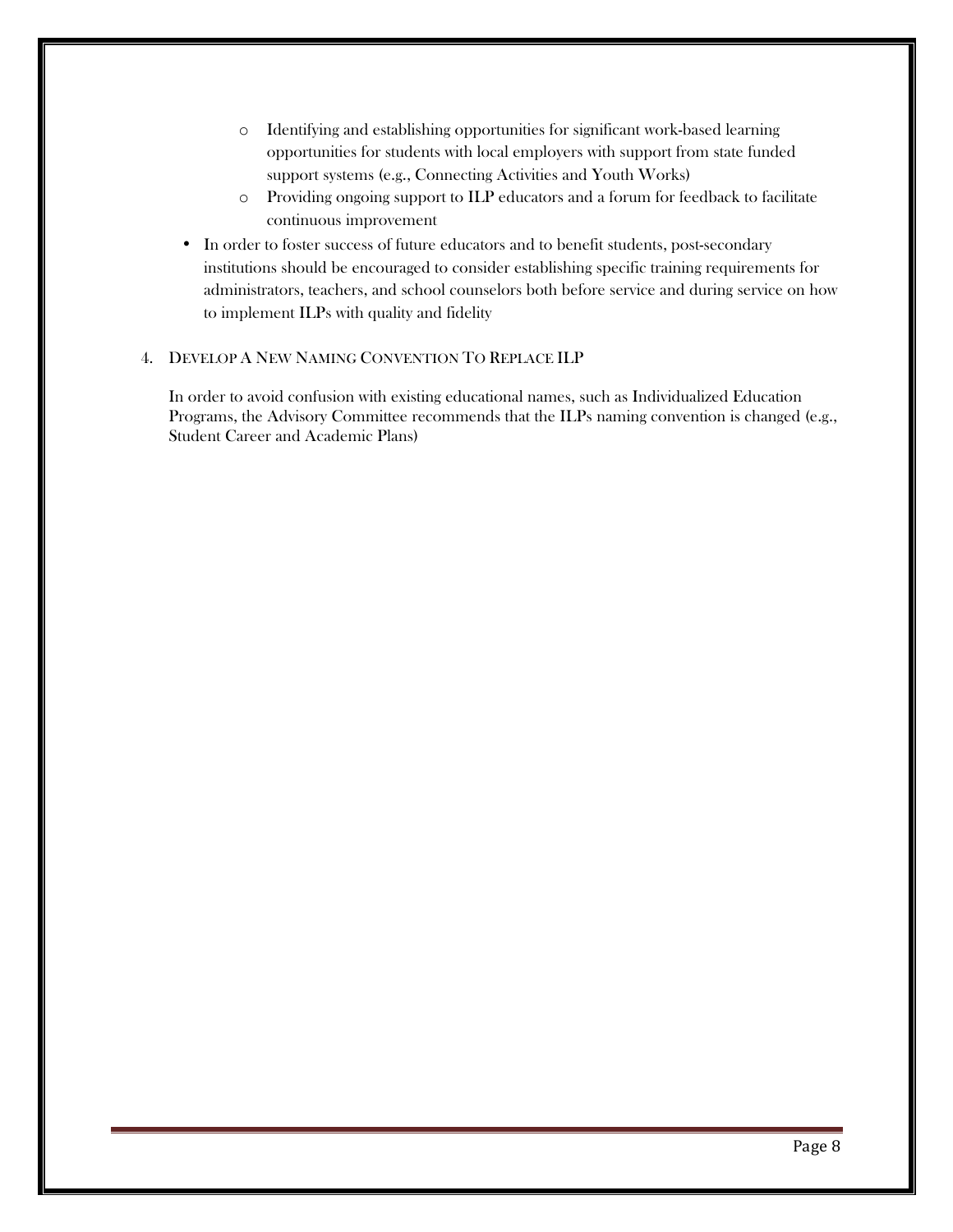# Helping Youth Become the Drivers of Their Own College and Career Readiness Success:

Nature, Promise, and Implementation Recommendations for Supporting Districts to Adopt Individual Learning Plans

# BACKGROUND

In November 2011, the Board of Elementary and Secondary Education asked then-Board member Gerald Chertavian to chair a task force to develop recommendations on integrating college and career readiness to help all students become better prepared for post-secondary education and economically viable career pathways. The resulting Integration of College and Career Readiness (ICCR) Task Force Report<sup>®</sup>was accepted by the Board on June 26, 2012, and the Department was charged with developing a plan for moving the report recommendations forward.

The ICCR Task Force felt strongly that:

Massachusetts must create a comprehensive state-wide system with structured, aligned, and strategic partnerships that support students' fluid movement through elementary, secondary, and higher education into successful careers.

The ICCR Task Force recommended that efforts be made to "improve the utilization of school counselors in deployment of career readiness education" and specifically that these efforts ensure that "all students in Massachusetts produce career plans with school counselors to help identify their own pathways for a successful career."

To further study this recommendation, Chapter 449 of the Acts of 2014 established an Advisory Committee that was convened in December 2015 by the Executive Office of Education. The Advisory Committee was tasked with "investigating and studying a development and implementation process for a 6 year career plan to be coordinated by licensed school counselors for all students in grades 6 to12…and, accordingly, make recommendations." Section 3 of the Chapter named 11 Advisory Committee members (described above) to serve on the Advisory Committee.

The Advisory Committee studied the nature and promise of 6-year career plans, which are referred to nationally as Individual Learning Plans (ILPs). The nature of this study included the Advisory Committee learning about ILPs from the perspectives of school counselors, national researchers, and state leaders tasked with supporting district and school ILP implementation. What follows are the results of this study and recommendations for moving the Commonwealth forward in supporting our districts and schools in the implementation of ILPs. It was clear from the research that ILPs are contributing to the success of college and career readiness in several states.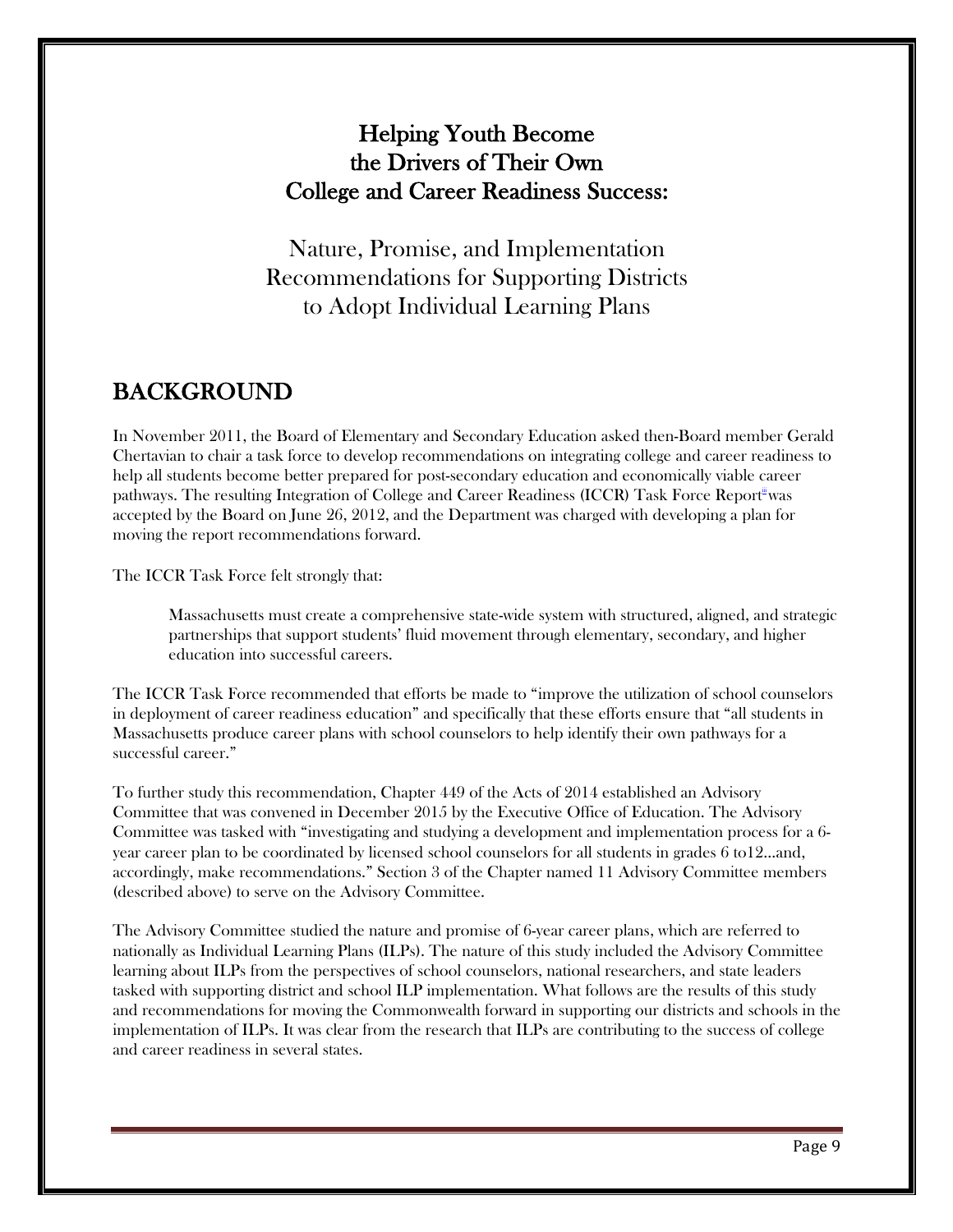# COLLEGE AND CAREER READINESS INDICATORS IN MASSACHUSETTS

Among the concerns for the ICCR Task Force was that many students are unprepared to enter the world of work in large part due to not being prepared to enter and successfully complete a post-secondary degree, program, or credential.

The Commonwealth gathers data from each district and school and makes this data publically accessible through the District Analysis and Review Tool<sup>"</sup> (DART). DART provides districts and schools with valuable information about school performance and student outcomes and enables them to annually evaluate whether their students are becoming prepared to enter and complete a post-secondary pathway.

The data indicates that within Massachusetts, high school graduation rates are strong but that the six-year college completion rate is low. The Commonwealth averages 87.3 percent for high school completion but has reached a six-year college completion rate of only 36 percent for 2008 high school graduates. The disaggregated picture also shows serious inequities in college completion rates for students from low-income families, specific racial/ethnic backgrounds, and students with disabilities.



A number of data points may be used to determine whether and if high school students are becoming college and career ready such as MassCore completion rates (the Commonwealth's recommended rigorous course of high school studies), participation in Advanced Placement (AP) courses, and Massachusetts Comprehensive Assessment System (MCAS) scores. It is interesting to note in the charts below the correlation of inequities in these data points with the results for six-year college completion noted above.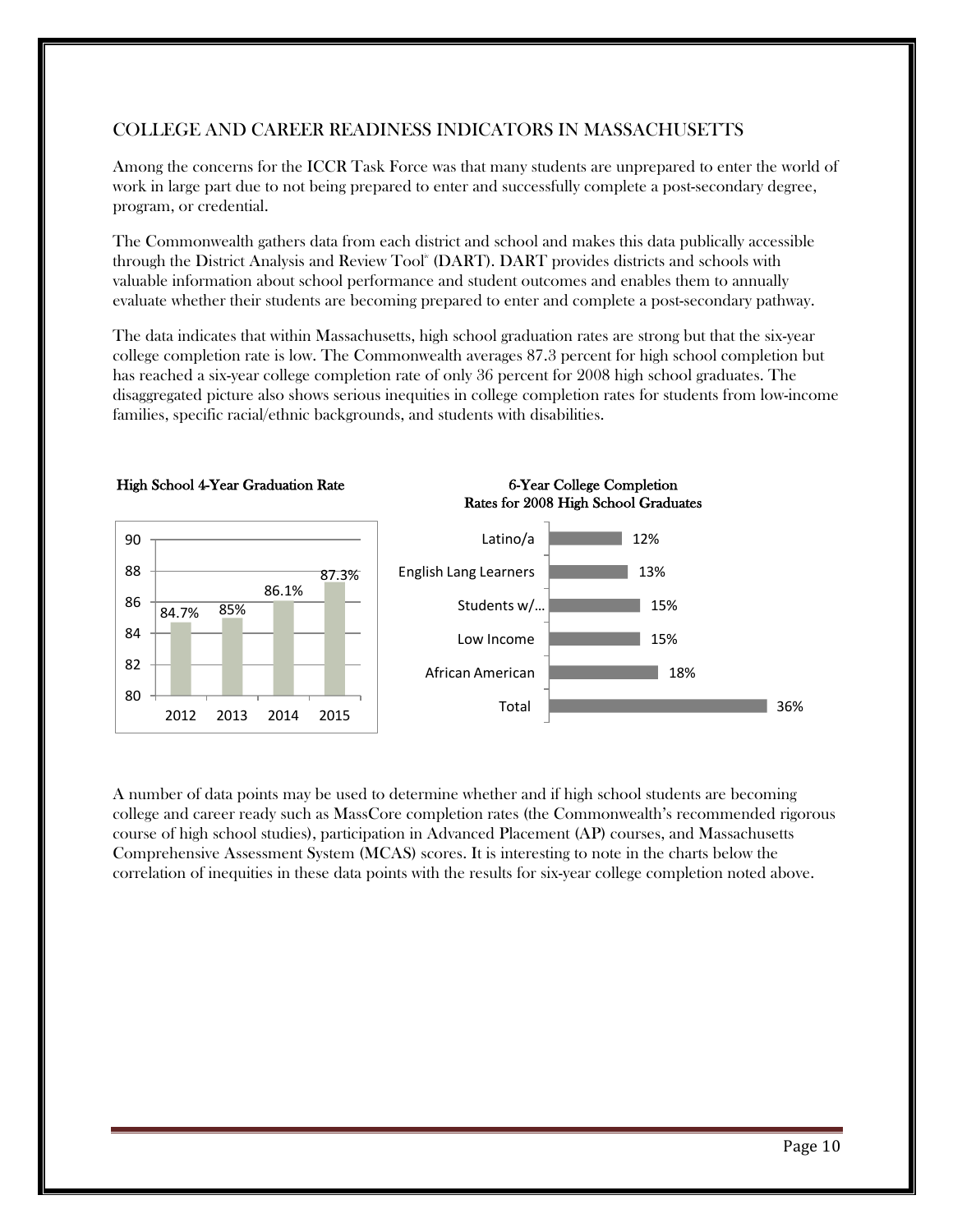

Percentage of Students Participating in Advanced Placement

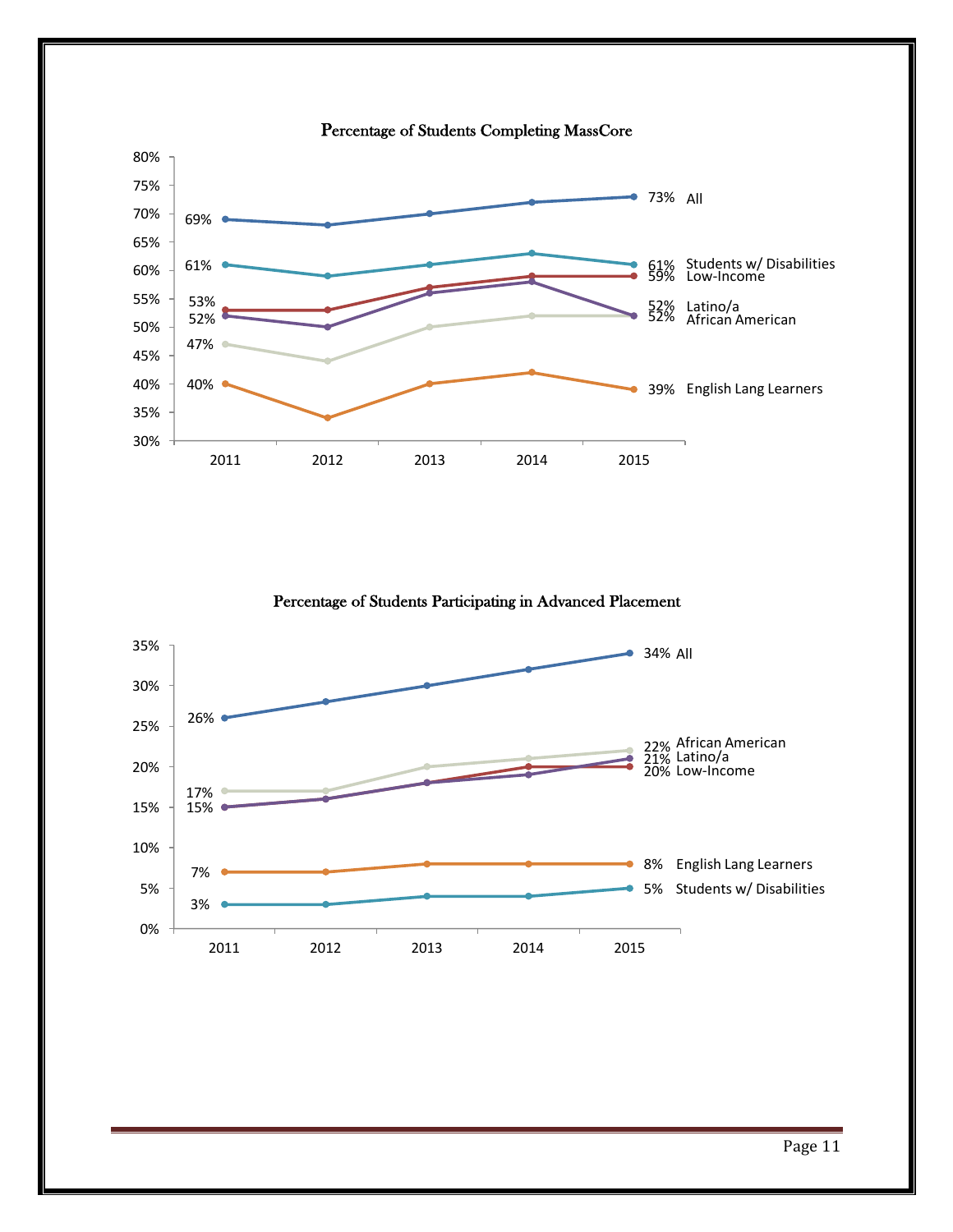

Percentage of 10<sup>th</sup> Grade Students Performing Proficient or Above on MCAS

### LOCAL AND NATIONAL EFFORTS IN COLLEGE AND CAREER READINESS

The Commonwealth of Massachusetts is making great strides in graduating youth from high school. Among the positive indicators include high school graduation rates, increases in the percentage of students participating in advanced placement, and some improvements in the number of student completions of MassCore.

Significant challenges remain nationally with respect to the percentage of entering  $9<sup>th</sup>$  grade students who successfully matriculate into and complete a two or four-year post-secondary degree. Within Massachusetts, a little more than  $1/3$  of entering  $9<sup>th</sup>$  grade students go on to complete a post-secondary degree or program; however, the percentages are far less for students who are African American, Latino/a, low-income, English language learners, and students with disabilities.

In Massachusetts, efforts to increase participation in advanced placement courses and the MassCore are important outgrowths of efforts to increase college readiness. College readiness is often indicated by standardized test scores that serve as an indicator of whether students possess the cognitive skills needed to enter and succeed in post-secondary education.

More recently, efforts have moved to focus on career readiness as a separate, complementary strategy for helping students become motivated to pursue post-secondary education. ILPs have emerged as a career readiness strategy that facilitates college readiness efforts by helping students and their families become invested and engaged in these efforts because they become aware of the meaningfulness and relevance of post-secondary education as the pathway to helping students pursue their career and life goals.

An important component of student career readiness education is the opportunity to explore potential careers through internship or apprenticeships opportunities. The Commonwealth supports two programs – Connecting Activities and YouthWorks - that aim to help high school students, particularly those students who are in traditional high schools and/or at-risk, participate and succeed in work-based learning opportunities.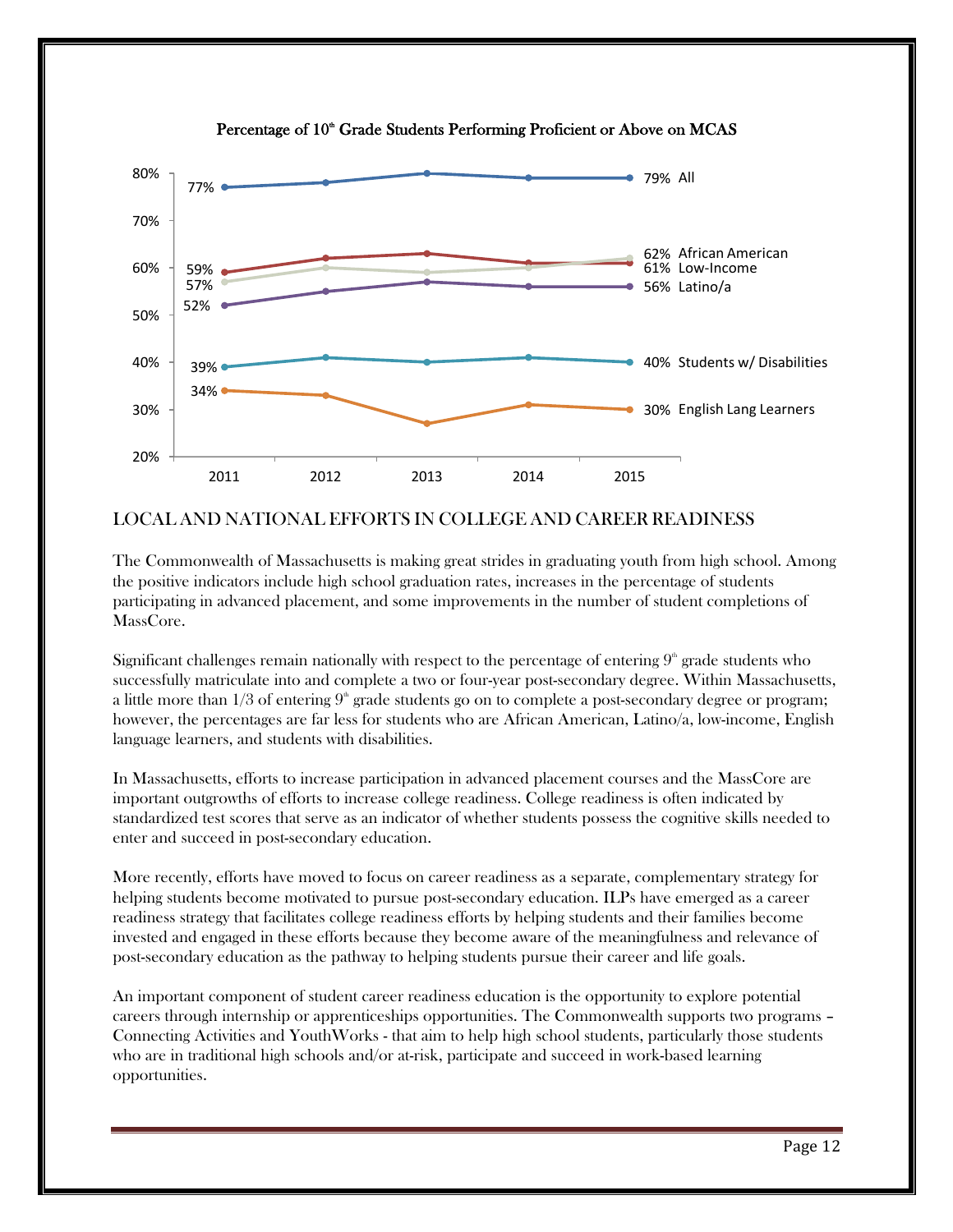While the Commonwealth has been making strides in advancing college and career readiness, the Council of Chief State School Officers (CCSSO) has also recommended that states invest in strategies that increase career readiness for all students. This affirmation was detailed in a major report from the CCSSO Career Readiness Task Force titled *Opportunities and Options: Making Career Preparation Work for Students<sup>\*</sup>.* 

The task force analyzed leading career preparation practices in the U.S. and abroad and identified specific policies states must adopt to dramatically improve the preparation of their high school graduates. ILPs were recognized as one strategy many states are using to support their career readiness efforts.

Ultimately, the CCSSO task force made policy and related implementation recommendations to states that will elevate and advance the career readiness of high school graduates. The three high-level recommendations in the report include:

- 1. Enlist the employer community as a lead partner in defining the pathways and skills most essential in today's economy
- 2. Set a higher bar for the quality of career preparation programs, enabling all students to earn a meaningful post-secondary degree or credential
- 3. Make career readiness matter to schools and students by prioritizing it in accountability systems

As a result of the CCSSO task force's work, JP Morgan Chase established a New Skills for Youth  $(NSFY)^{d}$  grant opportunity and through this opportunity Massachusetts was awarded a \$100,000 planning grant in March 2016 to develop a career readiness action plan for the state. The

Tony Evers, Wisconsin State Superintendent and Board President of the Council of Chief State School Officers, opened his 2016 State of the State address with the following story that captures the essence and impact of ILPs:

*In Wisconsin, we are growing our approach to individual learning plans statewide. We're calling them Academic and Career Plans. What always strikes me about the power of a student portfolio is the way these kids can't help but completely take over the conversation about their own learning when looking at their portfolio. Lessly was no different, and it's no secret why she was so proud. As we finished looking through her portfolio, she told me that she had secured over 95 thousand dollars in scholarships to attend a four-year college in Wisconsin due in large part to that portfolio. I wasn't surprised because her art was fantastic, but there was a nagging question in my head, and I couldn't help but ask it. "So what are you planning to do with that art degree after you graduate from college?" She looked at me with a straight face and said, "I'm not going to school for art! I'm going to be a biologist!" She went on to explain that the skills that made her a great artist would also make her a great biologist; the patience it took to get something right, the meticulous attention to detail, the creativity and tenacity and sensitivity she applied to these paintings and drawings were skills she could use in her journey toward this career, or frankly, any career. As a state superintendent, what could be better than leaving a school visit knowing that? And it's because of stories like these that I believe what we do at the state level can have a positive impact on a child's life.* 

grants are one piece of a \$75 million, five-year initiative that JP Morgan Chase developed in partnership with the CCSSO and Advance CTE. The initiative is aimed at increasing economic opportunity for young people by strengthening career-focused education starting in high school and ending with post-secondary degrees or industry recognized credentials. The initiative is aimed at increasing economic opportunity for young people by strengthening career-focused education starting in high school and ending with postsecondary degrees or industry recognized credentials.

A major goal of the NSFY initiative is to improve career readiness efforts by dramatically increasing the number of students in the U.S. who participate in career pathways that culminate in post-secondary degrees or industry-recognized credentials aligned with labor market need. NSFY defines a high-quality career pathway as a structured learning experience that has all of the following elements:

- Blends rigorous core academics and career-technical instruction
- Offers focused career guidance and advisement systems
- Includes high-quality work-based learning experiences
- Spans secondary and post-secondary levels
- Culminates in post-secondary or industry credentials with labor market value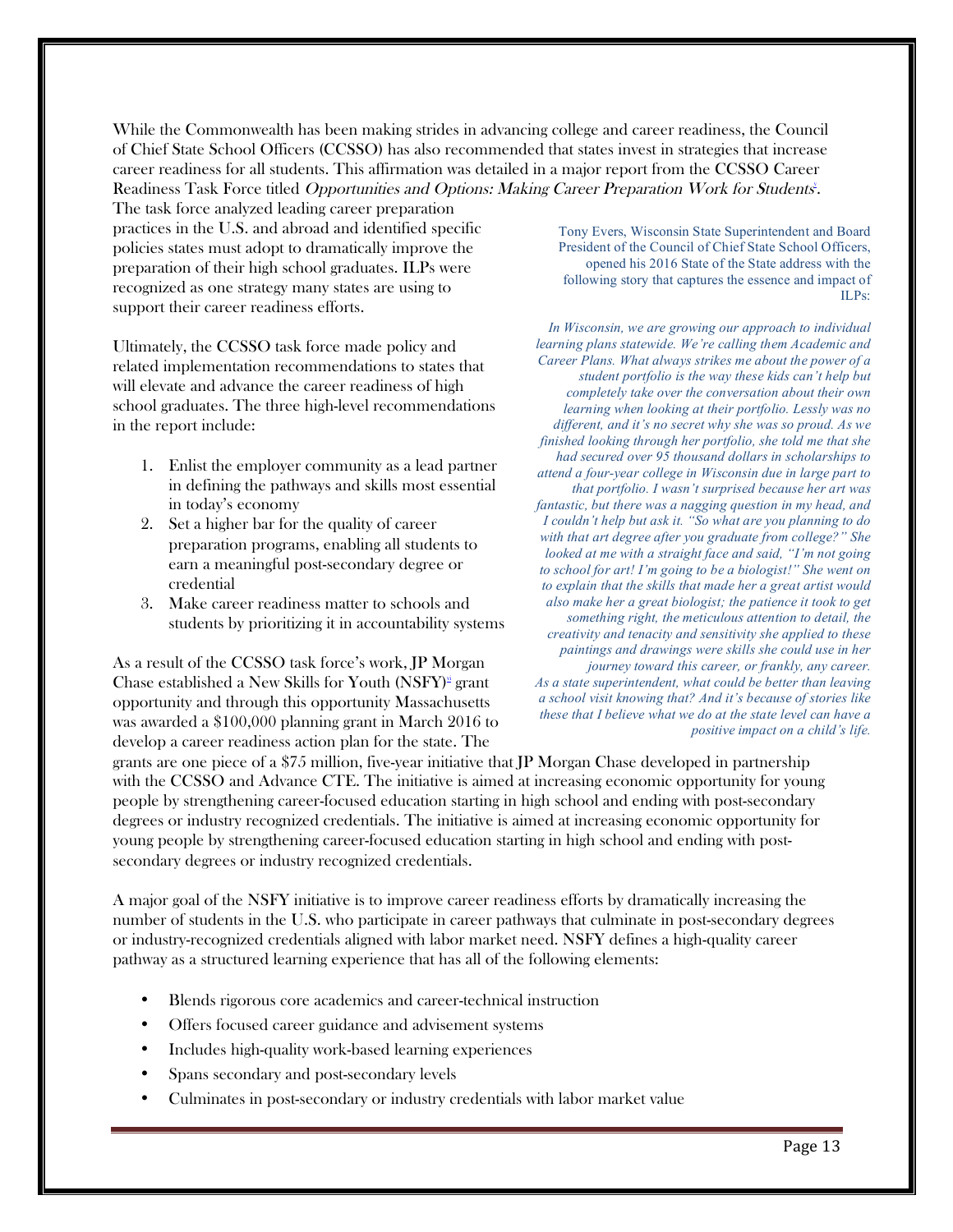# THE VALUE OF INDIVIDUAL LEARNING PLANS

Though Massachusetts is recognized as one of  $42$  states $\overline{ }$ invested in using Individual Learning Plans ILPs, ILPs are not widely used throughout the Commonwealth. Massachusetts defines ILPs as a multi-year, dynamic tool that enables students to become self-directed learners that seek the academic planning, social-emotional growth, and workforce development experiences necessary to enter and complete a post-secondary credential or degree in order to successfully pursue their career and life goals  $\ddot{\ddot{\ } }$  .

The ILP is intended for ALL students beginning in sixth grade and can be thought of as both an instrument and a process to engage students in planning while simultaneously deepening their understanding of the relevance of course selections and learning opportunities (in and out of school) aligned with their career interests, post-secondary education/training, and attainment of career and life goals.



As an instrument, ILP activities provide a place to organize and record progress related to academic, personal/social, and workplace readiness experiences. As a process, ILP activities encourage students to identify career goals that are based on individual interests and strengths while identifying the learning experiences necessary to achieve those goals. The ILP process promotes relevant communication among students, school staff, parents, and other influential adults. The ILP process also supports school and district improvement efforts to be responsive to students' interests and needs.

- 1. The ILP is student-driven: the student's self-defined goals and unique interests guide the plan for academic, personal/social, and workplace readiness skill attainment.
- 2. Every student has at least one key adult (i.e. mentor) on the school staff, typically referred to as his or her school mentor to encourage, support, and guide ILP progression.
- 3. Short- and long-term goal setting is included and is based on the student's self-identified interests and strengths.
- 4. The school or district selects at least one system (online and/or paper) as the instrument(s) to track the student's ILP development over time.
- 5. Professional development provides staff with clear objectives, role definitions, and strategies to ensure appropriate and successful supports to students and to promote quality school-wide implementation.

The ILP process is designed to empower students to take responsibility for their future. It engages students in career development activities that enable them to identify personal strengths and weaknesses and set short- and long-term goals to achieve academic, social-emotional, and workplace readiness knowledge and skills necessary for future success.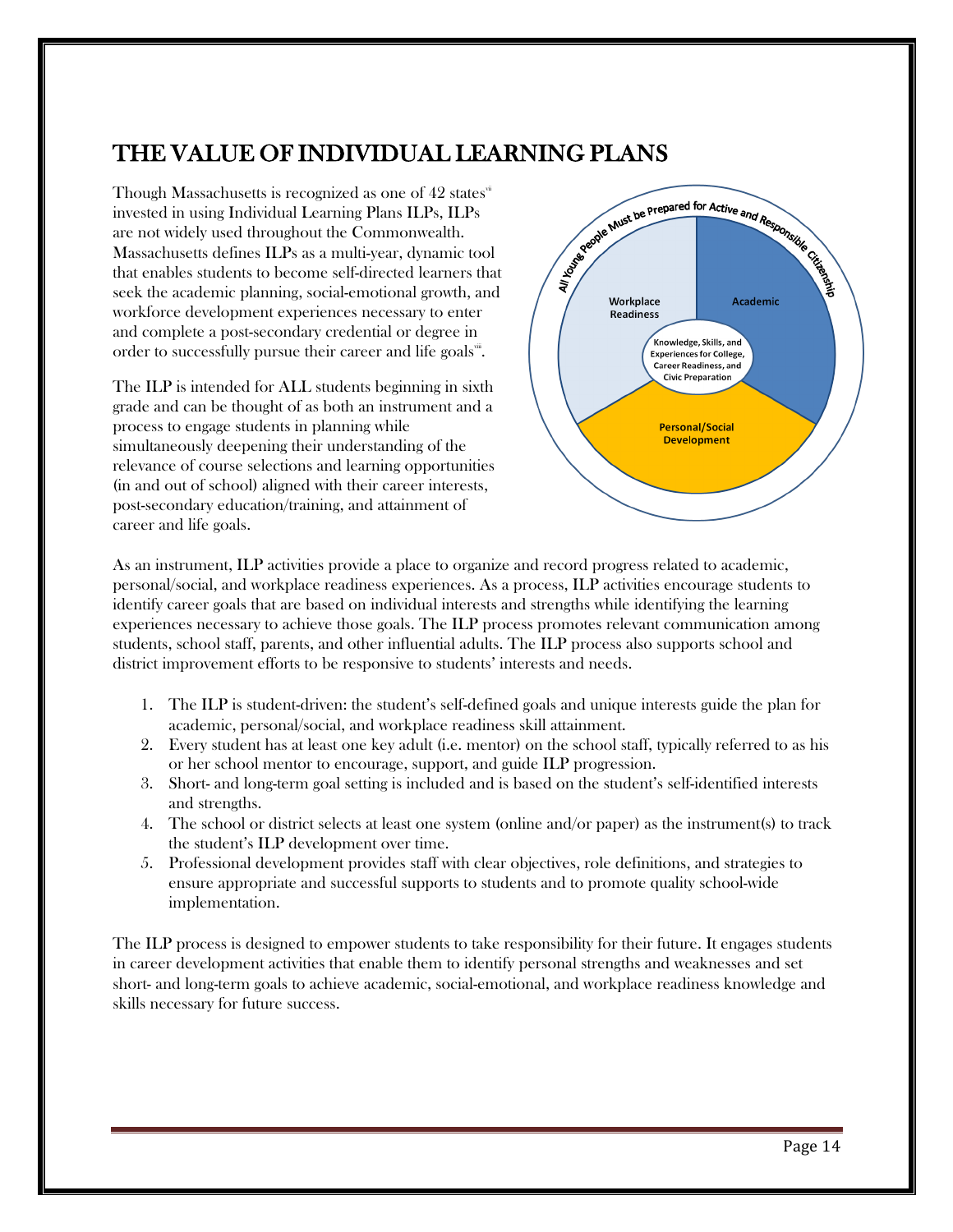# RESEARCH INVESTIGATING THE NATURE AND PROMISE OF INDIVIDUAL LEARNING PLANS

In order to determine that ILPs serve as a promising strategy for improving college and career readiness outcomes and to identify recommendations for building capacity among Massachusetts districts and schools to implement ILPs effectively, the Advisory Committee examined results from a national multi-method, multi-study of  $14$  schools in four states<sup>\*</sup> as well as a comparative case study of ILP implementation experiences in 13 states. Throughout the four years of research, the multi-method, multi-study included surveys, interviews, and focus groups with students, teachers, and parents. The research findings were further supported through interviews from state and district leaders in 13 states that were found to be highly invested in statewide implementation. The resulting comparative case study offered a number of recommendations that states are using to guide their state-wide implementation efforts. One feature of the research was a focus on understanding the experiences of all students, including those with disabilities. The results and most of the quotes were drawn from the results of this research.

With regard to the nature of ILPs, the research found that quality ILP implementation:

- Begins in middle school and continues through and beyond high school graduation
- Includes using web-based career information systems that incorporate ILPs as an ePortfolio. An ePortfolio is a feature often found in online career information systems that allows the student to catalogue, store, and share various ILP and career development activities
- Includes family engagement activities
- Incorporates quality career development opportunities that include: (a) self-exploration of interests, values, and skills; (b) career exploration of various career options and the post-secondary pathways needed to reach those careers; (c) developing career planning and management skills; and, (d) engaging in work-based learning and developing career readiness skills (e.g., social-emotional learning, soft skills, leadership skills, etc.).
- Promotes personalized learning by: (a) using a whole-school strategy by using advisory periods in the weekly class schedule to allow time for ILP activities; and (b) ensuring that students have at least one adult advisor they stay with throughout middle school and high school, respectively.

### STUDENTS WITH DISABILITIES

Upon initial reflection, for youth with disabilities, ILPs appear very similar to the Transition Planning Form section of students' Individualized Education Programs (IEPs). Whereas the IEP occurs annually following federal standards, ILPs occur throughout the academic year and focus on helping youth and their families become more engaged in the design and implementation of their career and life goals.

[ILPs] gives student with disabilities direction for completing high school and creates awareness that college is an option. It gives teachers a reference point for students' progress toward career goals.

District Official, Kentucky

#### Students with Disabilities Should Participate in ILPs

- In most states, ILPs apply to all students. Some states, however, excuse students with significant disabilities from engaging in ILP activities because assessment tools and ILP activities are perceived as inaccessible to these students. However, students with significant disabilities may benefit from career development education as it can help students think about and understand the workplace setting in which they prefer to work.
- Most states develop clear policy guidelines that describe the connection between ILPs and IEPs: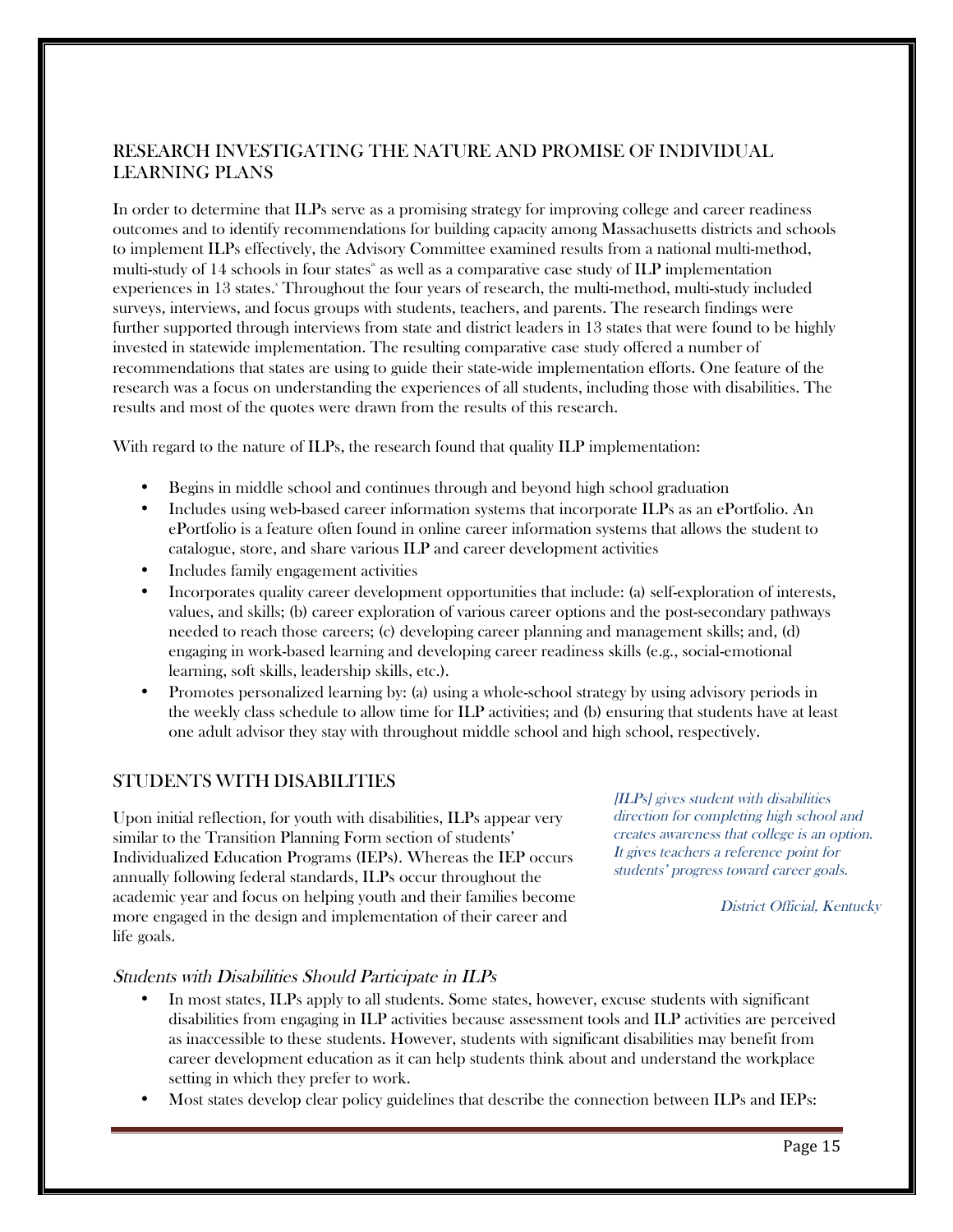- o Kentucky offers the strongest language whereby they indicate that information in the Transition Planning Form must first be evident in the ILP. In this way, the Transition Planning Form meeting focuses on the accommodations necessary to support the goals and career development activities the youth and their family have selected as a result of the ILP  $\mathbf{process}^{\mathbf{xi}}$ .
- o South Carolina describes how the ILP informs the development of the Transition Planning  $\mathrm{Form}^{\scriptscriptstyle{\mathrm{xi}}}$ .

#### ILPs are a Promising Strategy for Students with Disabilities When:

- General and special education officials and educators work together to ensure accessibility of ILP resources and activities;
- ILP implementation begins in middle school and engages families in the process so that students and families can be stronger advocates in designing the transition plan section of their IEP and in having the accommodations they view as necessary to achieving future career goals put in place; and
- Staff responsible for ILPs and IEPs collaborate and are equipped with knowledge and skills to assist students in developing goals and identifying skills, interests, and accommodation-related needs in both plans.

### IMPACT OF CAREER READINESS ON COLLEGE READINESS

ILPs facilitate the development of the career readiness component of the Commonwealth's goal of college and career readiness for every student.

- The research found that "career readiness drives college readiness" by empowering youth to direct their own lives by seeking learning opportunities in school and in their community that match their identified career interests and enable them to pursue their career and life goals.
- Correlational data $\ddot{a}$  demonstrates a pathway between youth having access to quality ILP experiences and key academic, social, emotional, and college- and career-ready outcomes. This figure was created based on the results to provide a visual path for how engaging in ILPs is associated with the development of three key social-emotional learning skills – goal setting, motivation to attend school because it is deemed meaningful, and academic self-efficacy. The combination of these socialemotional learning skills drive students to select appropriate coursework and improve grades, successfully manage stress and health concerns, and be prepared to engage in career decisionmaking.

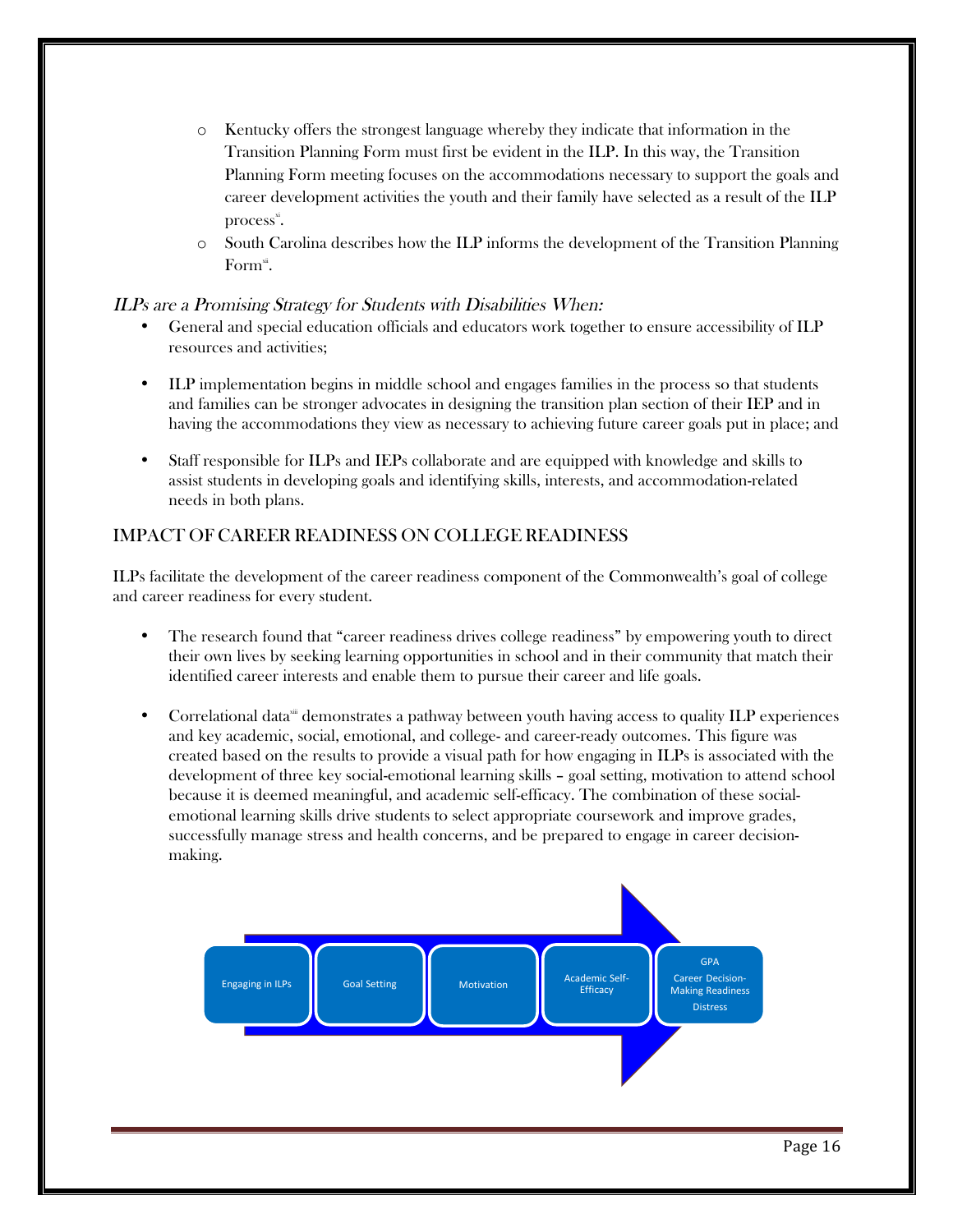- ILPs support students becoming career ready by helping them identify clear career goals, describe key characteristics about the career tasks and activities, identify post-secondary pathways to achieve these goals, and describe in- and out-of-school experiences related to further explore the nature of these careers<sup>xiv</sup>.
- The results also found that access to caring and encouraging adults (both in school and family) are important factors in supporting students to become career ready.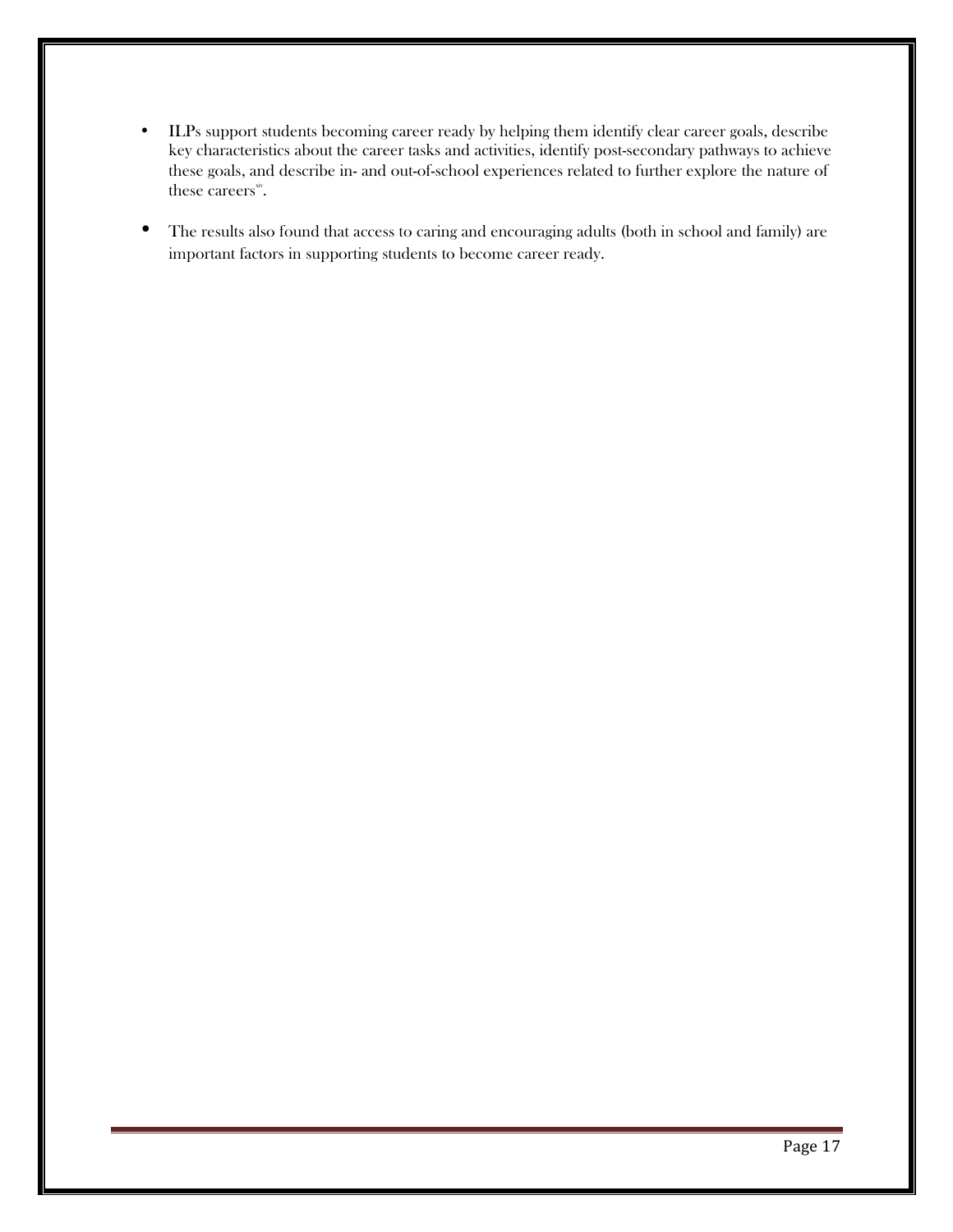# NATIONAL EXAMPLES OF INDIVIDUAL LEARNING PLAN IMPLEMENTATION

Several states have developed best practices for ILP implementation, and efforts continue to develop and expand the range of resources and materials to support quality implementation. A snapshot of ILP utilization across the country follows.

- South Carolina refers to ILPs as individual graduation plans (IGPs) and as a state has invested significantly by placing a career specialist in each high school and engaged the employer community to offer work-based learning opportunities". In Massachusetts, the one system for supporting workbased learning for high school students is referred to as Connecting Activities, which is a program operated by the Department of Elementary and Secondary Education.
- Kentucky uses the term ILP and has worked with their state career system vendor to develop a wide range of professional development and communication materials<sup>xi</sup>.
- Wisconsin refers to ILPs as Academic and Career Plans and has invested significantly in creating a website with extensive resources to support ILP implementation $x^{\text{min}}$ . Wisconsin generated these resources by convening a crosssector team of personnel and leaders representing state and local education representing school counseling, special education, career and technical education, workforce development, parent advocacy groups, and higher education. Prior to launching

*First [ILP activities] show them certain job opportunities that fall within what some of their results are right now for projected career paths… [the teacher] works hand in hand with the students and the parents as they help map out their curriculum, making sure that for those projected paths their courses that they need to take for those are covered. It is not just where they look at them as 8th grade freshmen… it's an ongoing process you know that just keeps evolving and pushing them towards what their goals are. I think it works really well. It gives them something to follow. It gives them something that they can change also, you know if there is a progression in their academics. So it's not a concrete plan either; it is very flexible.*

*Wisconsin Parent*

ILPs, the state spent two years developing communication materials that describe the nature and value of ILPs for a wide range of audiences and generated a wide range of implementation tools for districts and schools and convened a two-day professional development event where teams from schools met to learn about evidence-based practices and to develop their implementation plans.

- Colorado refers to ILPs as Individual Career and Academic Plans and has developed a website of materials to support districts that complements many of the areas articulated in the Wisconsin  $\text{site}^{\text{win}}$ .
- Arizona refers to ILPs as Education and Career Action Plans<sup>\*\*</sup>. In addition to developing a website of resources, Arizona has created a step-by-step administrative guide for districts and schools to use in designing their ILP implementation strategy". Their website also provides links to district efforts including outcome data on school performance since implementing ILPs, scope and sequence materials that districts are using to articulate grade level ILP activities, and communication materials that are in both English and Spanish.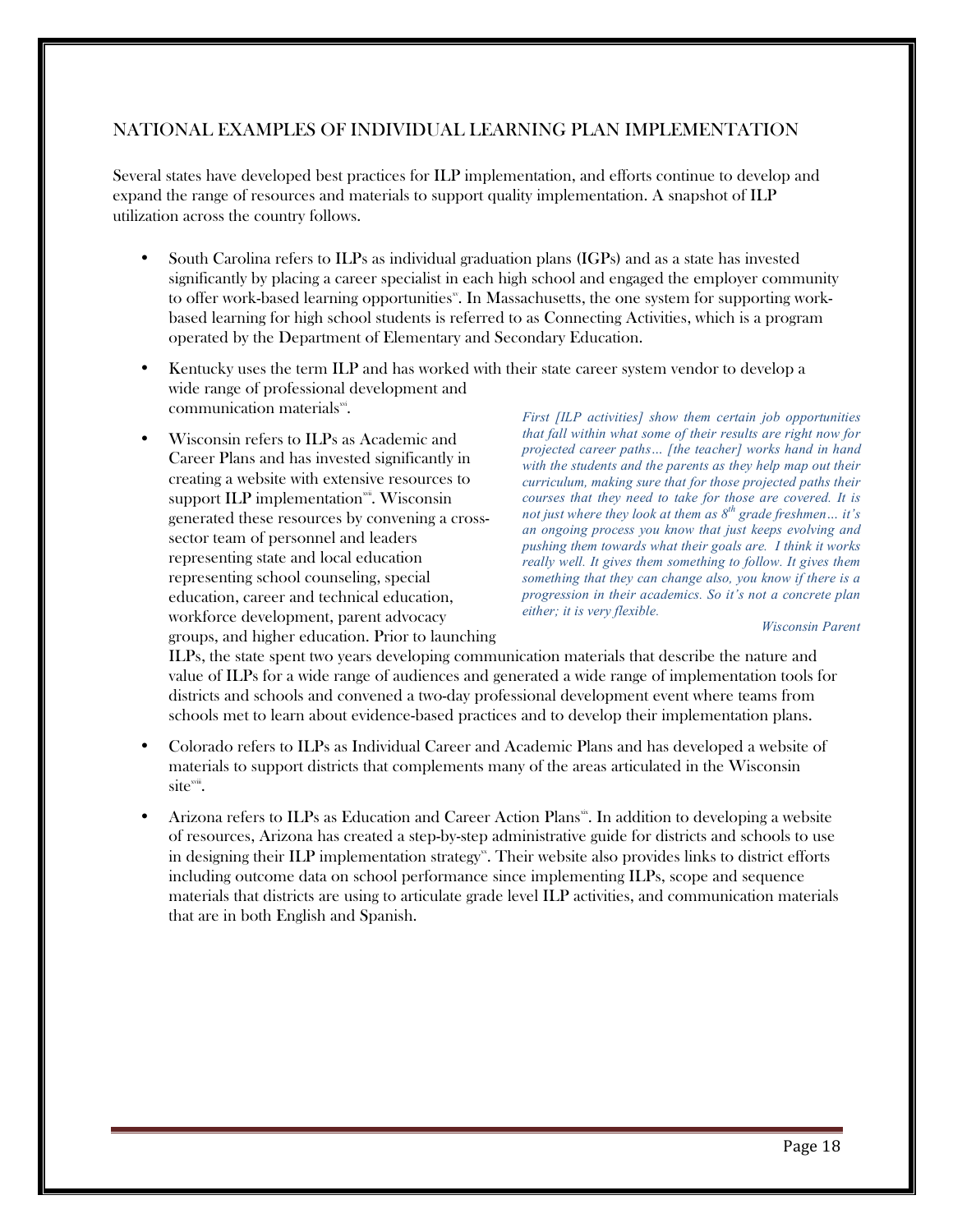# CURRENT POLICIES AND ADOPTION OF ILPS IN MASSACHUSETTS

In Massachusetts, the ILP process is shaped by the Career Development Education (CDE) Guide and Glossary as including three stages of development: career awareness, career exploration, and career immersion. Each stage identifies CDE activities supporting students' movement from the cognitive to experiential as they explore career pathways:

- Career Awareness: students learn about the multiple career options available and the educational steps needed to prepare for the desired career and the ways that people shape their career paths. This stage may happen in the classroom, on field trips, after school, or in summer enrichment experiences.
- Career Exploration: once students identify their areas of interest, they can learn more about specific career options through career development courses, job shadowing opportunities, workshops on resume writing or interviewing skills, informational interviews with someone in the field of interest, or a career-related research project.
- Career Immersion: the activities in this stage allow students to participate directly in career-related activities. Some of these activities could be a capstone project incorporating research along with reflections and other writing, career related clubs and after-school activities, community-based volunteer work, internships, summer jobs, or other intensive work-based learning placements.

Each stage of career development challenges the student to engage in activities designed to support his or her learning while making a more informed decision in choosing a career pathway. In doing so, the student is able to align academic learning with workplace readiness activities while attending to social-emotional development in order to graduate college and career ready.

With support from the Department of Elementary & Secondary Education (ESE), ILPs are gaining interest from Massachusetts school leaders and counselors.

In May 2016, ESE held an ILP Workshop to expand the exposure and provide assistance to any school or district seeking information about ILPs. Forty-three districts were represented at that event. Also, ESE in collaboration with the Massachusetts Institute for College and Career Readiness (MICCR $^{\infty}$ ) is supporting ILP implementation in nine districts located in Gateway Communities. ESE has delivered presentations to 15 districts as well as provided individual workshops embedded in several statewide convening(s) such as Connecting Activities, Special Education, and Career Vocational Technical Education Leadership meetings. Finally, the Boston Public Schools is preparing to implement ILPs in their middle and high schools.

# EXAMPLE: BARNSTABLE PUBLIC SCHOOLS (BARNSTABLE)

Barnstable is receiving support from MICCR to implement ILPs as part of their college and career efforts. Using a project management system, Barnstable is undergoing a multi-year implementation process. Year one was identified as the pilot year with implementation beginning in the Alternative Learning Program. There were challenges to the start-up including access to technology, staff buy-in, budget issues, and time in the student schedule. The implementation team had to identify why they wanted to do  $ILP(s)$ , who they needed to have on board to support the effort, take inventory of what they had and what they needed, and choose an online platform for ILP development. Mitigating the challenges required using local and state data, building partnerships in-school and community-wide, and connecting with institutions of higher learning. Year two will see expansion of this work into the 8th grade which is part of the high school.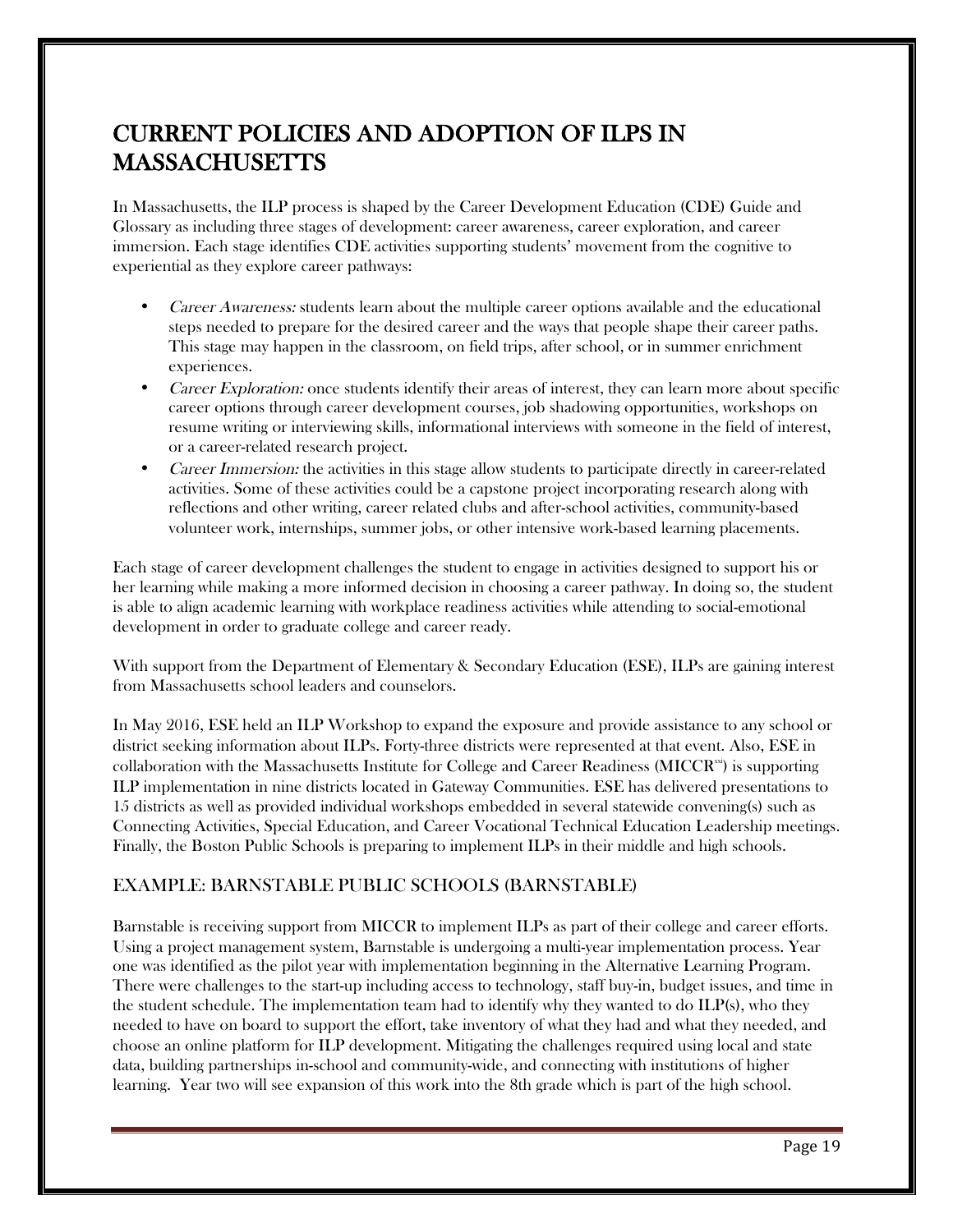# ILP ALIGNMENT WITH OTHER PERSONALIZED STUDENT PLANS IN MASSACHUSETTS

Schools in the Commonwealth utilize a number of tools to track students' progress on college and career indicators. ILPs work well with them, including:

- Education Proficiency Plans (EPPs): For students scoring below 240 but above 220 on their 10th grade MCAS standardized test, an EPP is developed to document the course to be taken and the assessment to be used to ensure the student meets the requirements for graduation. Because districts may select their own format for this documentation, the ILP can be the vehicle to record the steps towards successful completion of the Competency Determination (CD). ILPs align well and should engage students in designing and successfully completing their EPP.
- Career Plans: For students participating in career vocational technical education, ILPs are considered essentially comparable to the career plan specified in Chapter 74 of the Vocational Technical Education Regulations (603 CMR 4.03 (4) (d).
- Individualized Education Programs (IEPs) and Transitional Planning Form (TPF): For students with disabilities and who participate in an IEP, the ILP process supports the development of the state-mandated Transition Planning Form (TPF) that serves as the brainstorming phase in developing and annually updating the federally mandated transition plan for youth once they reach 14.
- Individual Student Success Plans (ISSPs): Chapter 69, Section 1I of the Massachusetts General Law<sub>xii</sub> directs districts to create ISSPs for any student scoring below Level II on the MCAS exam when 20% or more of their students score below Level II on MCAS exams. ILPs have the potential to fulfill and expand upon the requirements of the ISSP. Therefore, schools may consider using the ILP as the process and instrument to capture a student's ISSP.

Additionally, there are a number of current initiatives and policies in place in the state that support quality implementation of ILPs. Examples of those policies and programs include:

- The newly revised MA Model for Comprehensive School Counseling Programs: This model proposes in its mission statement that the ultimate goal for school counselors is to have all students graduate college and career ready. To accomplish this, school counselors are to provide tiered interventions that: "a) Assist students in creating meaningful post-secondary plans and making informed decisions to reach their goal; b) Focus on integrating academic/ technical, personal/social, and employability competency development across all grade levels; c) Encourage participation in multiple career development activities with opportunities for feedback and reflection and d) Support the documentation of career development via an Individual Learning Plan [ILP] and/or a Portfolio."
- **Early Warning Indicator System:** Schools that engage in quality ILP implementation are likely to have students who are more engaged and motivated to successfully complete their courses, which will decrease the number of students identified by the Massachusetts Early Warning System as being at risk for not meeting academic milestones throughout K-12 education and ultimately for not graduating from high school.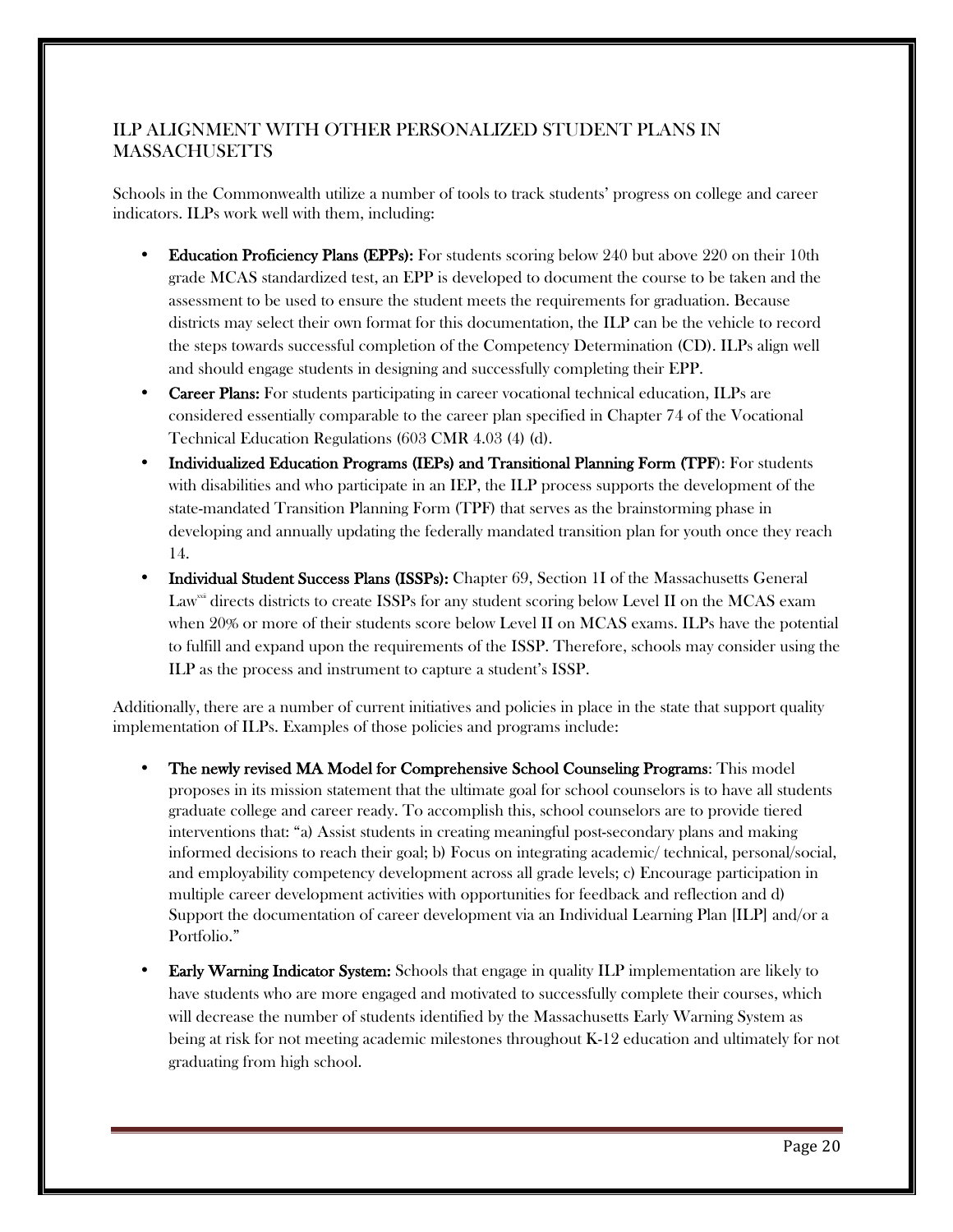- MassCore: The Massachusetts High School Program of Studies (MassCore) is intended to help our state's high school graduates arrive at college or the workplace well prepared and reduce the number of students taking remedial courses in college. MassCore recommends a comprehensive set of subject area courses and units as well as other learning opportunities to complete before graduating from high school. By aligning course-taking to self-defined career goals, ILPs hold promise to increase the number of students, especially those from lower income backgrounds to embrace and complete the MassCore academic requirements needed to be eligible for competitive four-year colleges and universities.
- Social Emotional Learning (SEL): By facilitating students' exploration and engagement in developing the personal and social skills needed to pursue their career and life goals, ILPs effectively engage students in positive youth development outcomes such as the SEL skills that have been promoted by CASEL.

There are also a number of initiatives, organizations, and collaborative efforts that align with ILP efforts. A sample of these is listed below:

- Executive Office of Education & STEM Advisory Council: Early College Career Pathway Working Group
- Executive Office of Labor and Workforce Development (EOLWD): Career Pathways initiative
- Department of Higher Education (DHE): Vision Project, College Participation Advisory Group, College Access Challenge Grants
- Department of Elementary and Secondary Education: School-to-Career Connecting Activities
- Department of Public Health (DPH): Youth Employment Safety Initiative
- Department of Transportation (DOT): Construction Career Days
- Division of Career Services (DCS): Mass CIS, WIA Youth Initiatives
- Massachusetts Business Alliance for Education (MBAE): Future Ready
- Massachusetts Educational Financing Authority (MEFA): YourPlanForTheFuture
- Rennie Center, MassINC and Boston University: Massachusetts Institute for College and Career Readiness (MICCR)
- Jobs for the Future (JFF): Pathways to Prosperity, Youth CareerConnect
- Commonwealth Corporation (CommCorp): YouthWorks, Signaling Success
- Contextualized Learning in Classroom and Community Settings: Contextual Learning Portal
- Massachusetts Reach Higher Campaign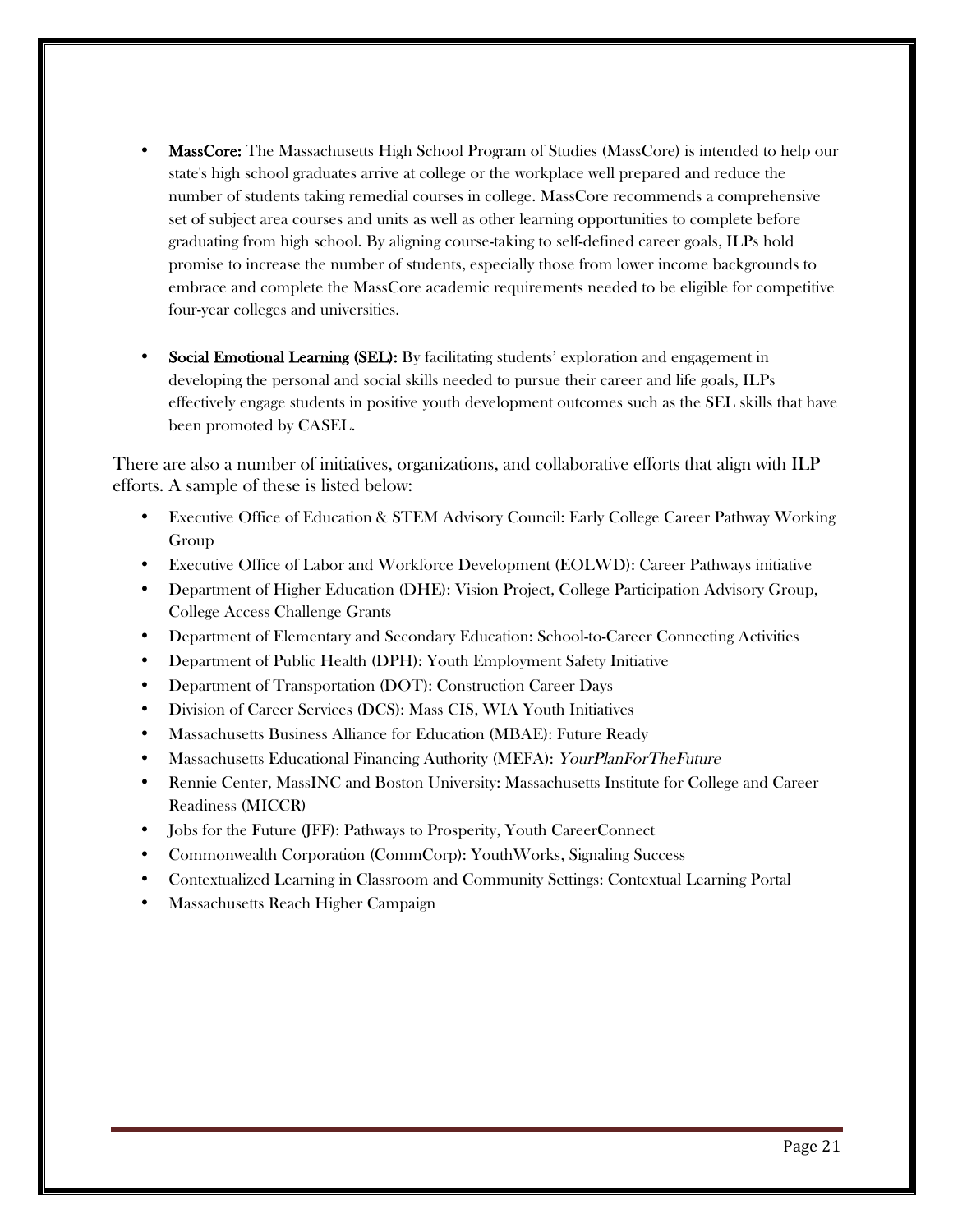# RECOMMENDATIONS

In addition to examining the nature and promise of using 6-year career plans or ILPs, the Advisory Committee was tasked with recommending actions that will support quality ILP implementation by districts and schools throughout the Commonwealth. These recommendations were drawn from the comparative case study of 13 states $x^{\text{max}}$  engaged in ILPs and discussions the Advisory Committee held with state leaders about their implementation experience as well as the knowledge and experience of Advisory Committee members.

In order to ensure that all students graduate from high school with the skills needed to enter and complete a post-secondary program, degree, or credential or directly enter the world of work, the Advisory Committee recommends that the state's educational system, as well as related non-profits, institutes of higher education, and professional associations, consider how they collectively can:

# 1. BUILD CAPACITY FOR IMPLEMENTING SIX-YEAR CAREER PLANS (ILPS) FOR STUDENTS IN GRADES 6-12 ACROSS THE COMMONWEALTH

Private and or philanthropic resources are needed to enable the Massachusetts School Counselors Association (MASCA), with support from the Massachusetts Department of Elementary and Secondary Education (ESE), to coordinate and lead a broad range of stakeholders to effectively implement ILPs. Specifically, efforts are needed to:

- Create opportunities for cross-sector and cross-departmental collaboration to develop grade level goals and support the continuous improvement of ILP content and activities
- Create opportunities for cross-sector and cross-departmental collaboration to create an ILP implementation framework
- Create opportunities for cross-sector and cross-departmental collaboration to identify key inputs and measurable outcomes that demonstrate students' readiness for college and career
- Identify key data points and a process to measure the impact of ILPs on student outcomes
- Create opportunities for cross-sector and cross-departmental collaboration to develop communication and marketing strategies and materials including a "toolkit" that provides local education agencies (LEAs) and other relevant organizations with the information and processes needed to effectively inform students, parents, teachers, business leaders, and communitybased organizations about the value and nature of ILPs and ways they can be engaged in the ILP process
- Prioritize building understanding, outreach and adoption first in the districts that serve a significant number of economically disadvantaged students (i.e., Gateway Cities, Boston)

### 2. ESTABLISH A NO-COST SINGLE COLLEGE AND CAREER PLANNING PORTAL

The Advisory Committee recommends that the Commonwealth continue to provide free access to an online college and career planning portal and that existing systems are aligned into one integrated web-based portal for the 6-12 grade level population.

The state's college and career planning portal should include a comprehensive approach to planning for college and career, including: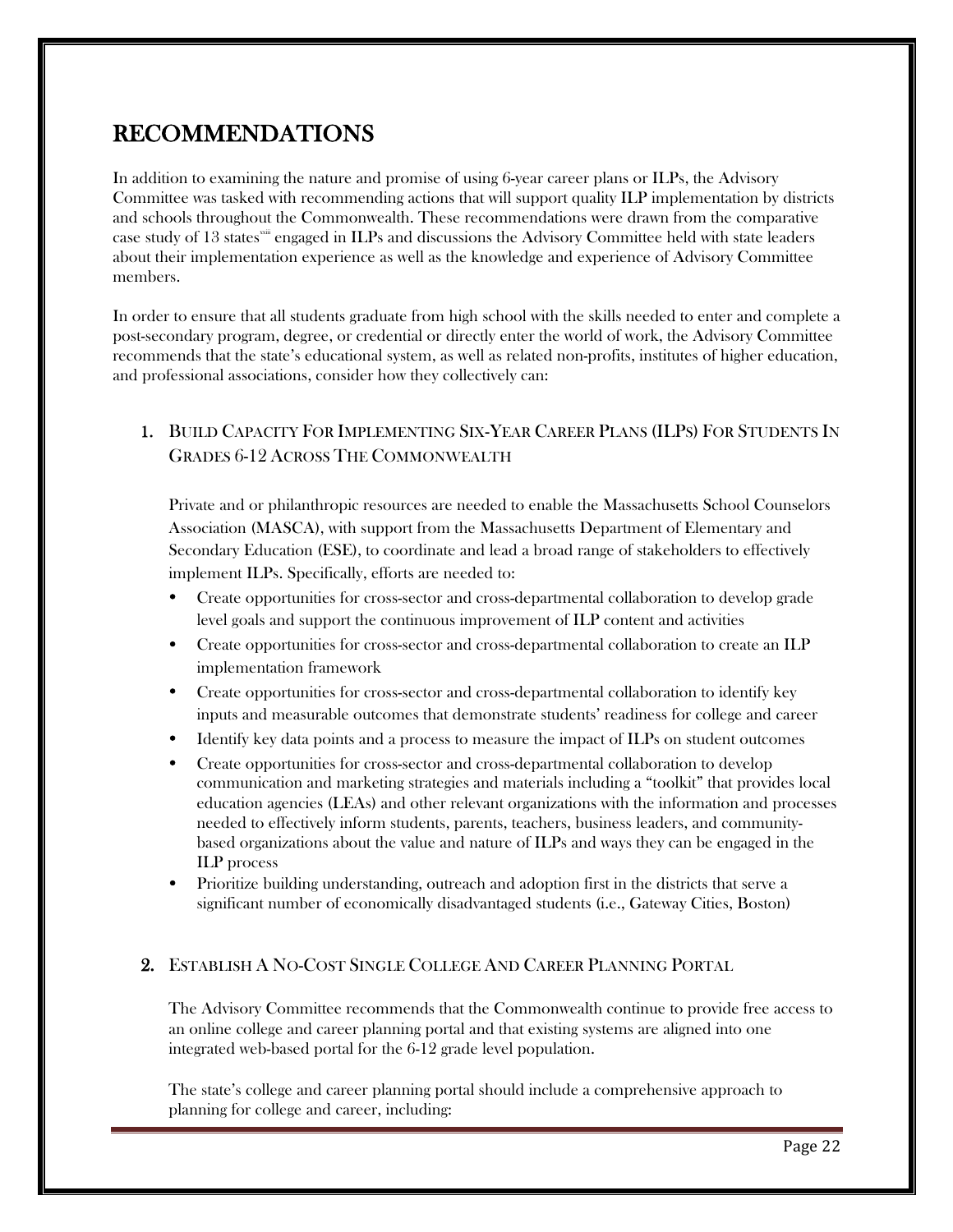- The capacity to capture student attainment of knowledge, skills, and experiences in all three college and career readiness domains - academic, personal/social, and workplace readiness
- The ability to seamlessly transfer information (e.g., student accounts) so that the account and/or data follows the student from school to school and grade to grade
- The enabling of key staff to monitor student accounts so that teachers and mentors are able to determine student engagement in the process and track student progress aligned to career and college goals

# 3. CREATE AND EXPAND PROFESSIONAL DEVELOPMENT OPPORTUNITIES FOR QUALITY ILP IMPLEMENTATION

- At the state level, a cross section of stakeholders including ESE, MASCA, Reach Higher, Massachusetts Business Alliance for Education (MBAE), and other related organizations should develop and expand in-service training for use by districts, schools. and professional associations focused on [but not limited to]:
	- o Why ILPs are recommended
	- o Strategies for leading school-wide ILP implementation efforts, particularly efforts that include phases of implementation over multiple years
	- o How to foster whole-school ILP implementation by incorporating career development activities into structured settings such as Advisory Periods
	- o Strategies to be a successful advisor/advocate across multiple years
	- o Strategies to engage family members in ILPs
	- o Strategies to incorporate the ILP process into academic course work
	- o Models for implementing ILPs with fidelity in school and community settings
- At the state level, a cross section of stakeholders including ESE, MASCA, Reach Higher, MBAE, and others should work with professional associations to ensure that schools can access ILP materials and in-service training opportunities through cost-effective dissemination strategies such as webinars, teleconferences, and online resource directories
- At the district or school level, properly trained building administrators and school counselors will form and co-lead an advisory committee comprised of representatives from higher education, workforce development, community organizations, and other appropriate stakeholders to guide the local ILP implementation initiative by:
	- o Determining the implementation model best suited to each district or school
	- o Coordinating/leading professional development for identified ILP educators (based on the bullets above) following a "train the trainer" model
	- o Identifying and establishing significant work-based learning opportunities for students with local employers with support from state funded support systems (e.g., Connecting Activities and Youth Works)
	- o Providing ongoing support to ILP educators and a forum for feedback to facilitate continuous improvement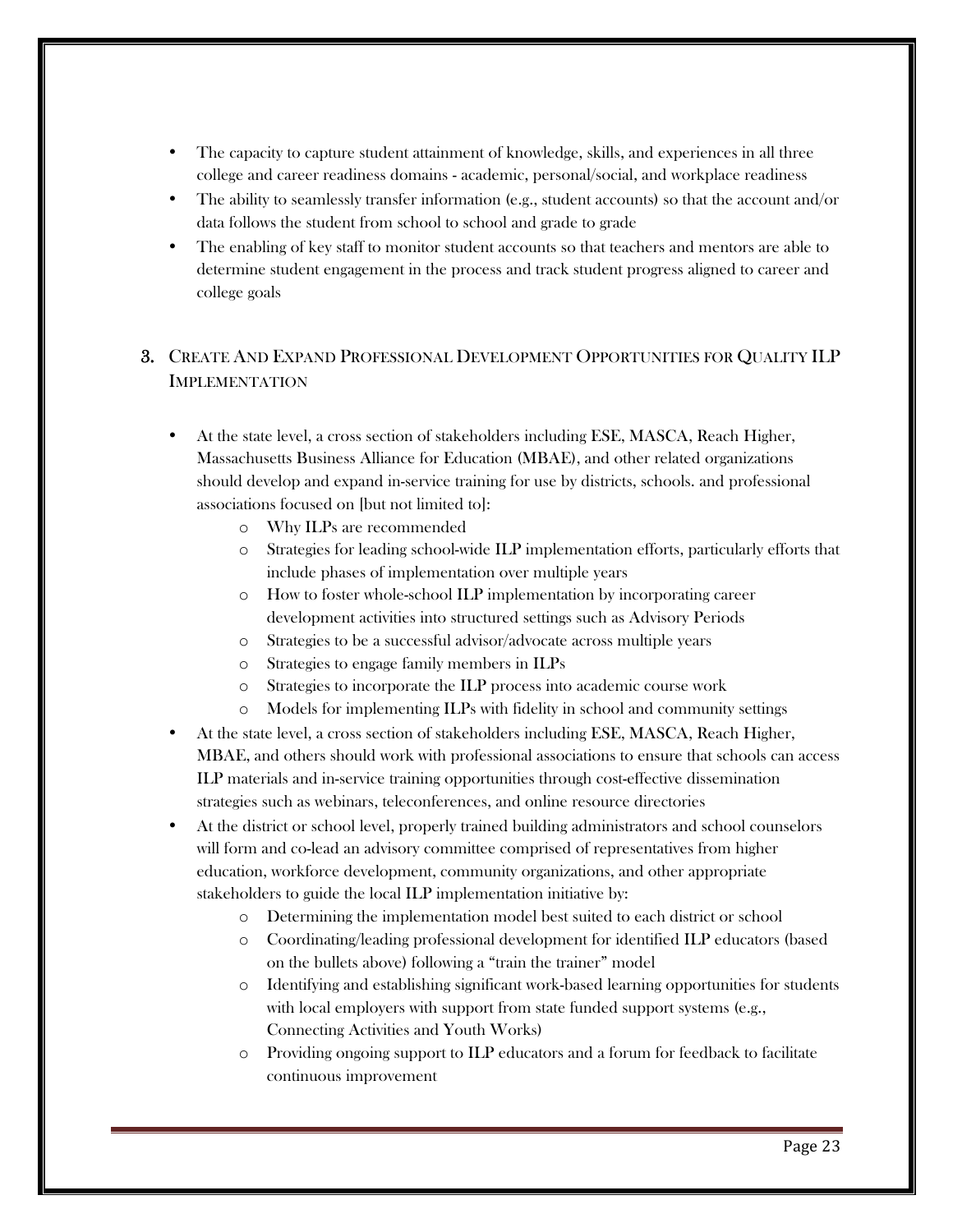• In order to foster success of future educators and to benefit students, post-secondary institutions should be encouraged to consider establishing specific training requirements for administrators, teachers, and school counselors both before service and during service on how to implement ILPs with quality and fidelity

#### 4. DEVELOP A NEW NAMING CONVENTION TO REPLACE ILP

• In order to avoid confusion with existing educational names, such as Individualized Education Programs, the Advisory Committee recommends that the ILPs naming convention is changed (e.g., Student Career and Academic Plans)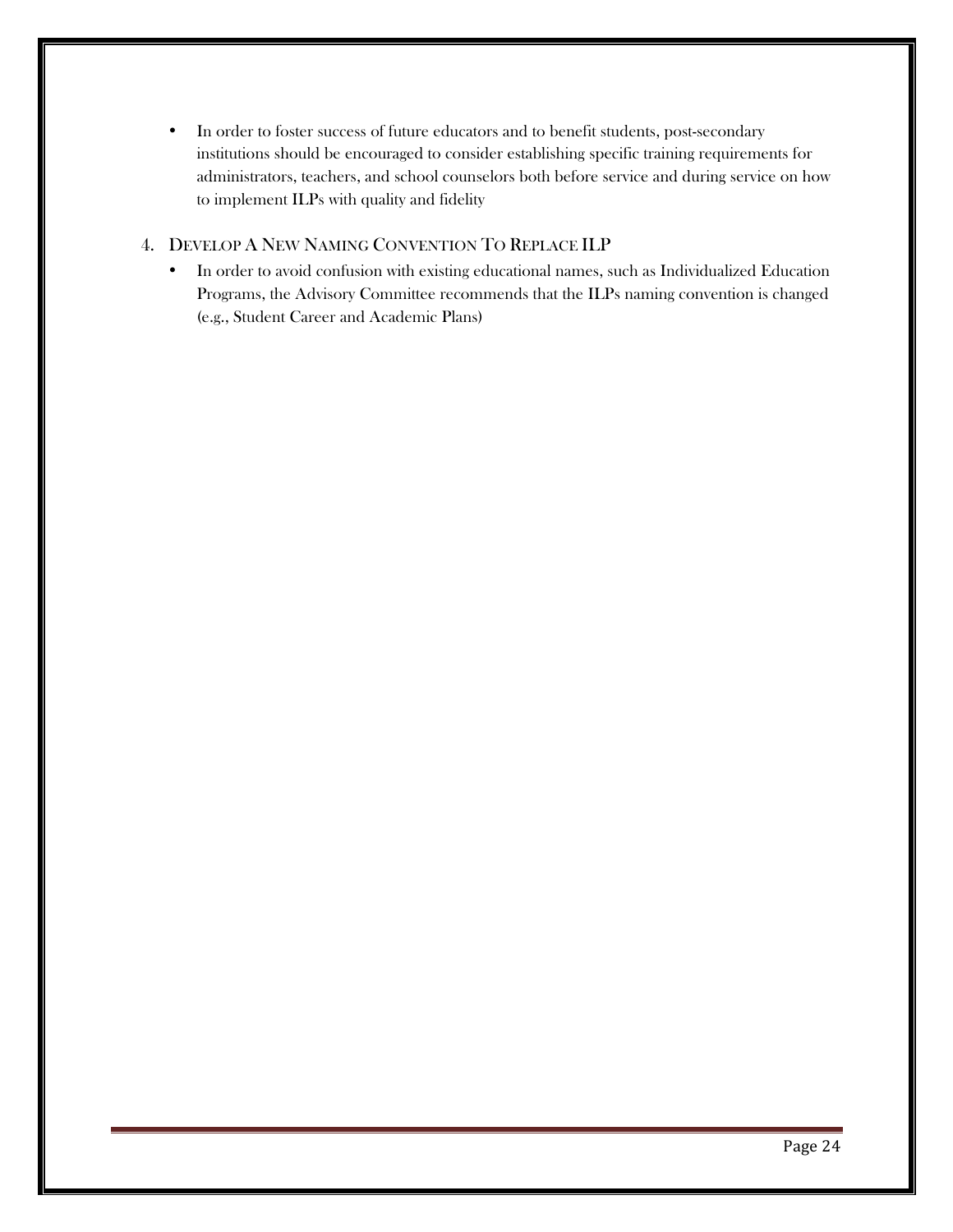# **CONCLUSION**

Success after high school – whether in post-secondary education or in the workplace – is dependent on students having a clear understanding of pathways for the careers in their area of interest. Students entering a credential program, including 2 or 4-year colleges, are at risk of spending unnecessary time and money on coursework that is not relevant or on coursework they did not take in high school, though it was available.

Therefore, the Advisory Committee finds that ILPs show tremendous promise to enable youth to become more active in seeking the learning opportunities needed to be college and career ready and that all students in the Commonwealth should have access and support to develop and maintain 6-year career plans. The Advisory Committee is confident that recommendations included in this report will help facilitate the achievement of that goal.

The value of ILPs is helping youth align their self-defined career and life goals to the academic courses and post-secondary pathways that will enable them to successfully pursue those goals. With that focus, the Advisory Committee also concludes that school counselors are best positioned within a school to serve as co-leaders to move a whole-school effort to implement ILPs and that this leadership role should be shared by special education and career and technical education administrators.

Successful implementation demands access to high quality online career information system technology. The Commonwealth is fortunate to have two systems accessible to schools at no charge, however, it is recommended that a blending of features between these systems is needed in order to ensure they are responsive to the varied needs of school counselors, educators, employers, and most importantly students and their families.

ILPs are also well aligned with supporting a range of college readiness efforts and personalized planning underway in various agencies. However, broad implementation of ILPs in schools across the state demands a number of collaborative efforts from a wide range of stakeholders both in and outside the education system. In order to achieve the capacity within the Commonwealth that is necessary to offer quality ILP implementation to all students, it is necessary for stakeholder organizations to work with the state's institutes of higher education in order to design and offer career development before service and professional development opportunities for school counselors, educators, and youth service professionals working in and out of school settings.

Additionally, school leaders need access to regional labor market information as well as a connection to employers in order to define the career pathways needed to pursue in-demand careers. Students will also benefit from intensive work-based learning opportunities (e.g., summer jobs, internships) connected to their interests in order to help them learn about potential careers and develop the necessary skills and competencies.

The recommendations included in this report complement and build upon the tremendous college and career readiness efforts currently underway in the state, such as MassCore. With the implementation of the recommendations of this report, the Advisory Committee believes that the state's system of preparing students for post-secondary opportunities will be even more robust.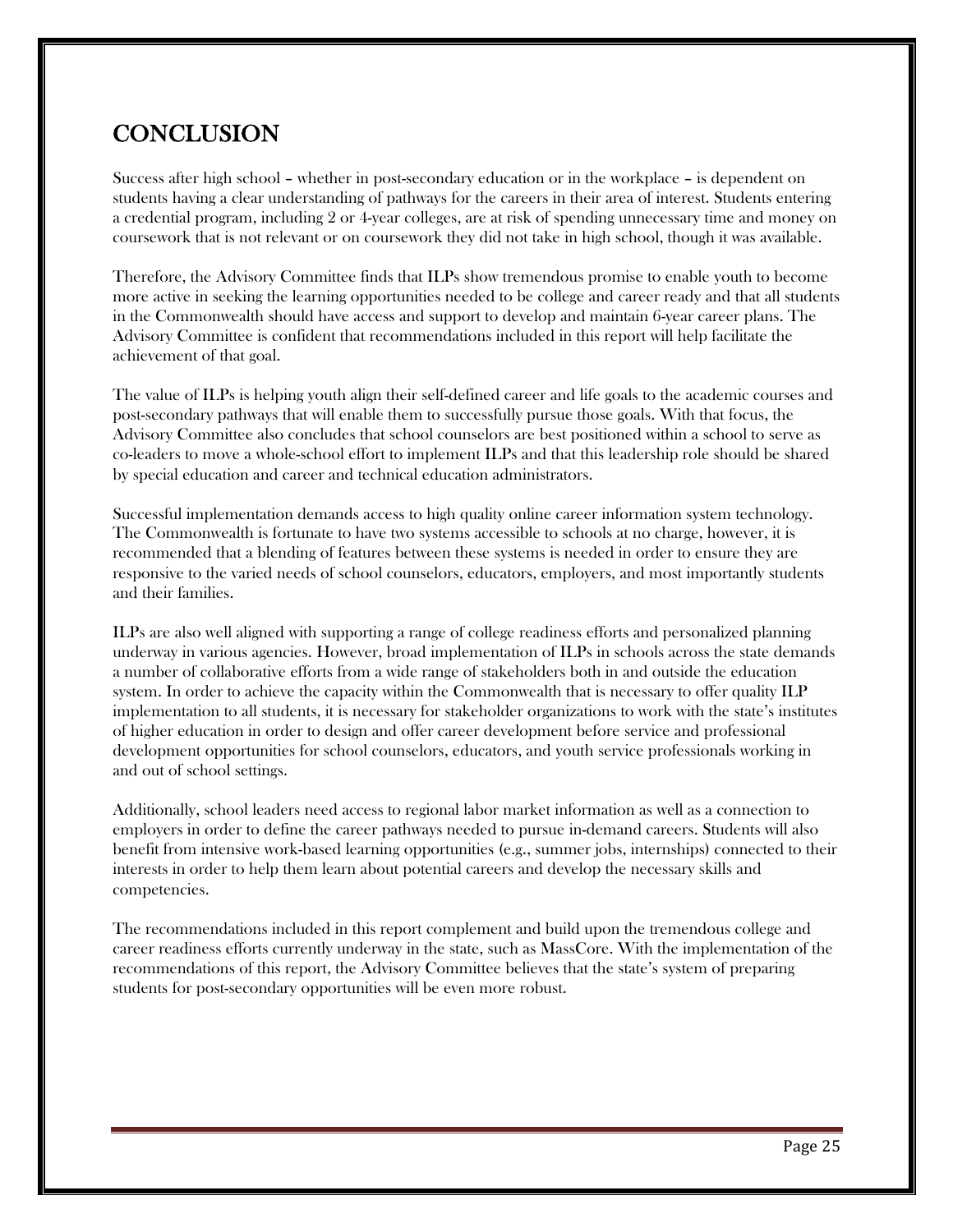# ACKNOWLEDGEMENTS

The Advisory Committee would like to thank the following people and organizations for their time and insights into 6-Year Career Plans and ILPs:

- Massachusetts School Counselors Association
- Massachusetts Department of Elementary and Secondary Education
- National Collaborative on Workforce and Disability for Youth
- State Leaders Career Development Network
- Colleagues in state education agencies across the country, including:
	- o Arizona Department of Education
	- o Colorado Department of Education
	- o Wisconsin Department of Education

Finally, the Advisory Committee wants to thank and acknowledge Drs. V. Scott Solberg and Judith Martin from Boston University for their work in authoring the report.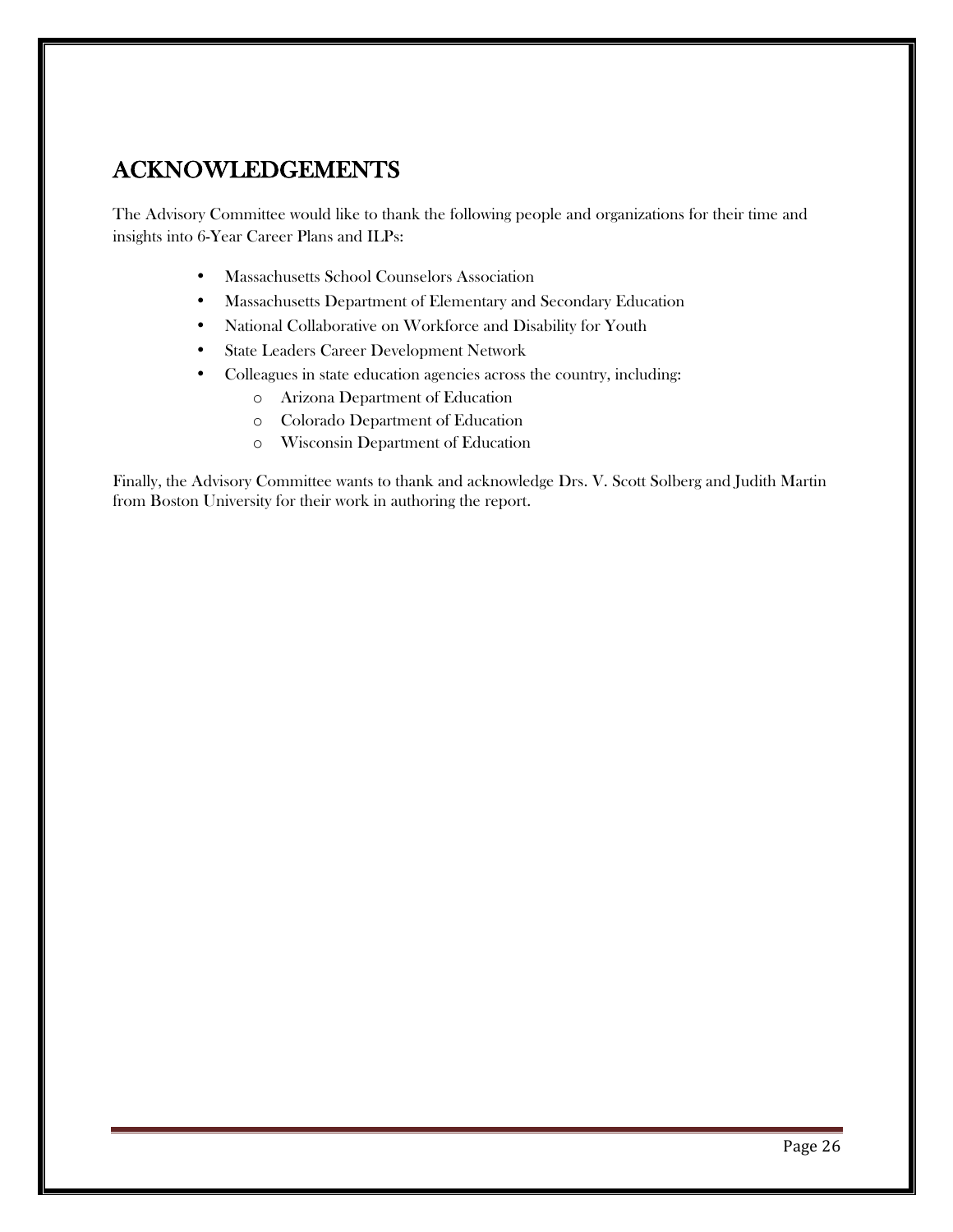# REFERENCES

 $\overline{a}$ Massachusetts Department of Elementary and Secondary Education. (2012). From cradle to career: Educating our students for lifelong success. Recommendation from the Massachusetts Board of Elementary and Secondary Education Task Force on Integrating College and Career Readiness. Retrieved from http://www.doe.mass.edu/ccr/ccrta/2012-06BESEReport.pdf <sup>i</sup> While Massachusetts continues to use the term "guidance counselors," nationally states have adopted "school counselors" following National School Counseling Association standards.

Massachusetts Department of Elementary and Secondary Education. (2012). From cradle to career: Educating our students for lifelong success. Recommendation from the Massachusetts Board of Elementary and Secondary Education Task Force on Integrating College and Career Readiness. Retrieved from http://www.doe.mass.edu/ccr/ccrta/2012-06BESEReport.pdf <sup>iv</sup> Massachusetts Department of Elementary and Secondary Education. (n.d.). District Analysis and Review Tools (DARTs). Retrieved from http://www.mass.gov/edu/government/departments-and-boards/ese/programs/accountability/tools-andresources/district-analysis-review-and-assistance/dart-for-districts-and-dart-for-schools.html

<sup>v</sup> Council of Chief State School Officers. (2014). Opportunities and Options: Making Career Preparation work for Students. A report of the CCSSO Task Force on Improving Career Readiness. Washington DC: CCSSO. Retrieved from https://careertech.org/sites/default/files/CCSSOTaskForceCareerReadiness120114.pdf

vi Council of Chief State School Officers (CCSSO). (2016). New Skills for Youth. Retrieved from http://www.ccsso.org/Resources/Programs/New\_Skills\_for\_Youth.html

v<sup>ii</sup> United States Department of Labor, Office of Disability Employment Policy. (n.d.). Individualized Learning Plans Across the U.S. Retrieved from https://www.dol.gov/odep/ilp/map/

viii Rennie Center for Education Research & Policy. (2011). Student Learning Plans: Supporting Every Student's Transition to College and Career. Cambridge, MA: Rennie Center for Education Research & Policy. Retrieved from http://www.renniecenter.org/research/StudentLearningPlans.pdf

Solberg, V. S., Wills, J., Redmond, K., & Skaff, L. (2014). Use of Individualized Learning Plans: A Promising Practice for Driving College and Career Readiness Efforts: Findings and Recommendations from a Multi-Method, Multi-Study Effort. Washington, DC: National Collaborative on Workforce and Disability for Youth, Institute for Educational Leadership. Retrieved from http://www.ncwd-youth.info/use-of-individualized-learning-plans

x Solberg, V. S., Wills, J., & Larson, M. (2013). Using Individualized Learning Plans to Produce College and Career Ready High School Graduates. Washington, DC: National Collaborative on Workforce and Disability for Youth, Institute for Educational Leadership. Retrieved from http://www.ncwd-youth.info/ilp/produce-college-and-career-ready-high-schoolgraduates

Kentucky Department of Education. (2015). IEP Guidance and Documents. Retrieved from http://education.ky.gov/specialed/excep/forms/Pages/IEP-Guidance-and-Documents.aspx

South Carolina Department of Education. (2013). IGP-IEP Conferences: Individual Graduation Plans for Students with Disabilities. Retrieved from https://ed.sc.gov/scdoe/includes/eeda/Pathways/documents/IGP-IEP-Guidelines.pdf

<sup>xiii</sup> Solberg, V. S., Wills, J., Redmond, K., & Skaff, L.<br>\* Fraser, B., Solberg, V. S., Ali, Z., & Wheeler, K. (2013). *Battling Poverty By Increasing Workforce Readiness:* Understanding Career Development Processes Among Youth with Disabilities. Presented at the 2013 Annual Meeting of the American Educational Research Association, San Francisco.

<sup>xv</sup> South Carolina Department of Education Personal Pathways to Success. (n.d.). How EEDA Works for South Carolina. Retrieved from http://s3.amazonaws.com/PCRN/docs/DQI/SOUTH CAROLINA 2 How EEDA Works.pdf.

<sup>xvi</sup> Kentucky Department of Education (2016). *Individual Learning Plan*. Retrieved from http://education.ky.gov/educational/ccadv/ilp/Pages/default.aspx

<sup>xvii</sup> Wisconsin Department of Public Instruction (n.d.). Academic & Career Planning (ACP). Retrieved from

http://dpi.wi.gov/acp. xviii Colorado Department of Education (2014). Individual Career and Academic Plan (ICAP). Retrieved from https://www.cde.state.co.us/postsecondary/icap

 $\stackrel{\text{\tiny{aux}}}{=}$  Arizona Department of Education (n.d.).  $ECAP$  – Education and Career Action Plan. Retrieved from http://www.azed.gov/ecap/

Arizona Department of Education (2015). ECAP Implementation Toolkit. Retrieved from http://www.azed.gov/ecap/ecapimplementation-toolkit/

<sup>xxi</sup> Massachusetts Institute for College and Career Readiness (MICCR) is a collaboration between Boston University, MassINC Gateway Cities Innovation Institute, and the Rennie Center for Education Research & Policy and operates in